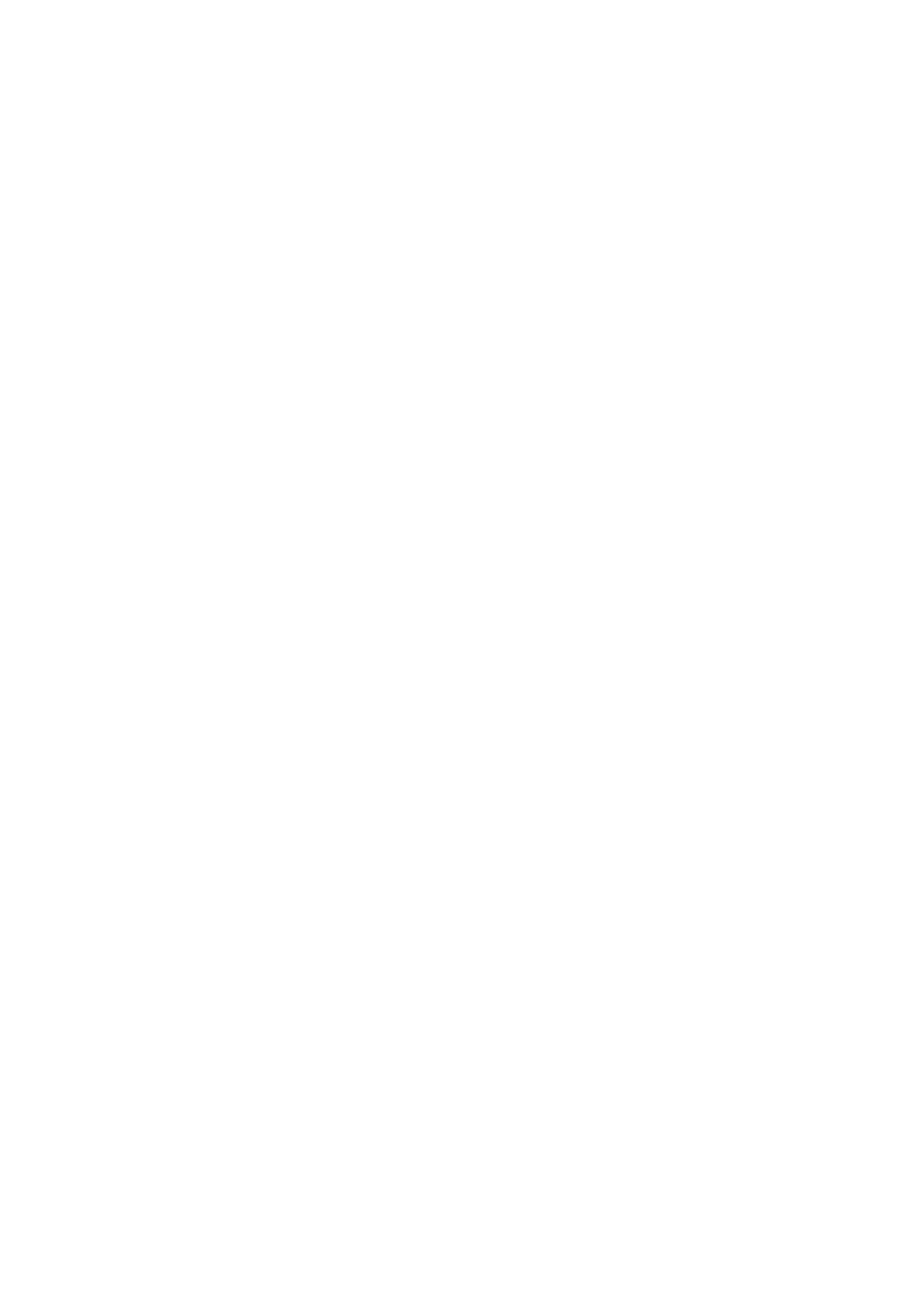#### Foreword........................................................................................................................ ....................................................................................................................................................

The Actuarial Association of Europe ("AAE") believes that independent review of the Solvency and Financial Condition Report ("SFCR") is an important part of the overall governance framework for Solvency II. A series of checks and balances - and associated public disclosures – is needed to give the public confidence in the financial system in Europe, and in particular in insurers within the scope of Solvency II.

This Position Paper is intended to promote a discussion with Solvency II report stakeholders - in the widest sense - to agree on the best possible way to carry out the necessary independent review work.

The AAE notes that the SFCR (and the independent review thereof) is one component - there are also "checks and balances" between key functions (such as risk management, actuarial, compliance and internal audit), which are nevertheless not disclosed, and in the formalised process of model validation (where an approved internal model is used to determine the SCR). The AAE believes it is important that an effective, efficient and proportionate holistic view is taken so that there are no material gaps, overlaps, interference or unnecessary expense within the overall framework.

The AAE is ready to work with stakeholders to establish clear links between the independent review and the actuary who performs such a review.

The AAE is ready to offer its help to draw up further guidelines or standards to set a clear division of responsibilities between the supervisor role and the independent review role.

Michael Renz Chairperson of the AAE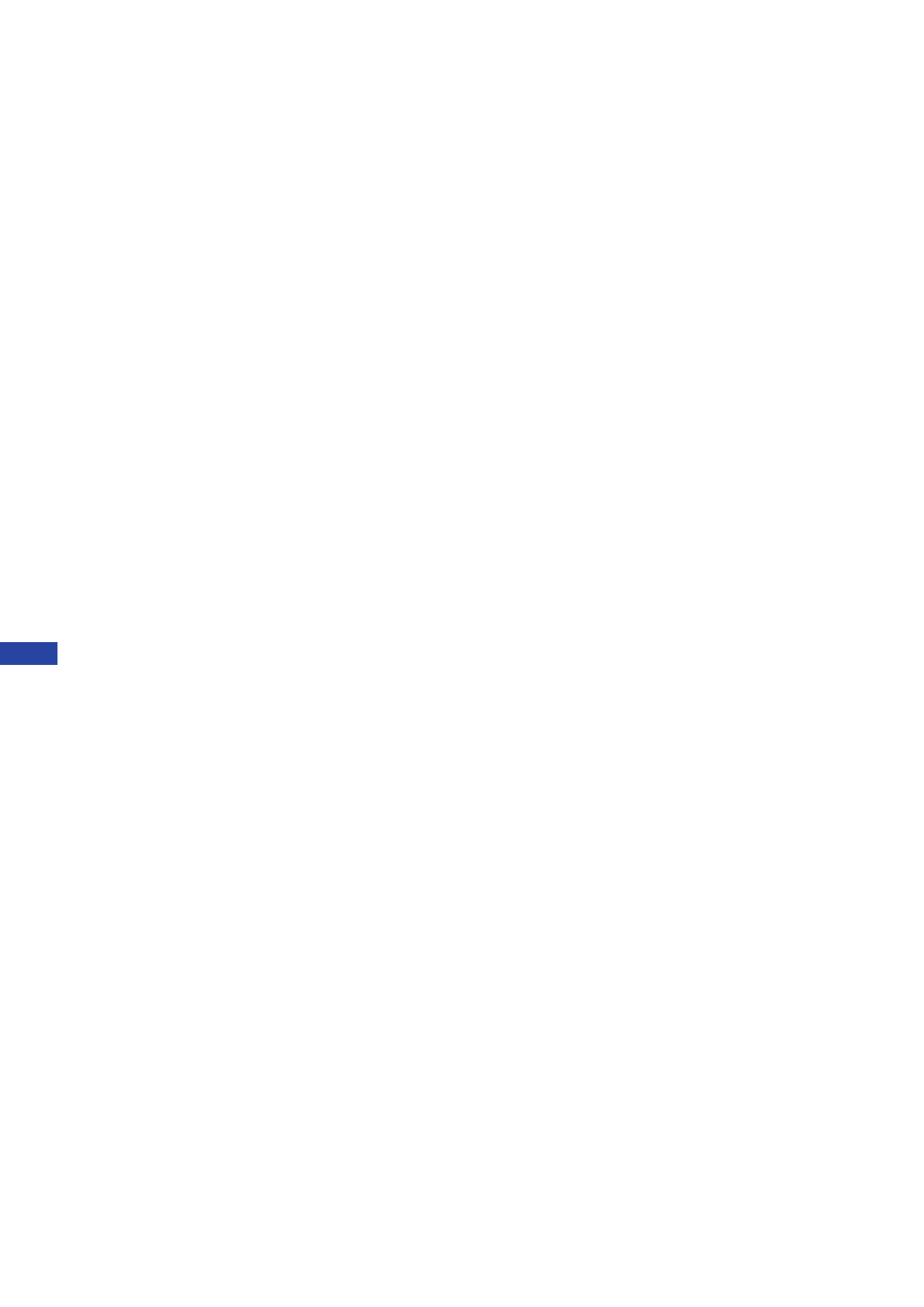#### Content........................................................................................................ ................................................................................................................................

### 1 INTRODUCTION

### 2 SOLVENCY II FRAMEWORK

### 3 Financial Reporting and Solvency Reporting

a) Financial Reporting

### b) SOLVENCY REPORTING

- I) Solvency II Public Reports
- II) Solvency II Non-Public Reports
	- (1) Regular Supervisory Reporting
	- (2) Own Risk and Solvency Assessment
	- (3) Quantitative Reporting Templates
	- (4) Risk Models

### 4 Solvency II independent review

- a) Scope
- b) Independent Review
	- I) Aim of the independent review
	- II) Scope of the actuarial review
	- III) Actors in the actuarial review
		- (1) The right expertise
		- (2) Expert judgment
		- (3) Emerging risks and changes in risk
		- (4) Opinion

### c) Other aspects of an independent review

- I) Risk Profile
- II) Technical Provisions
	- (1) Validation
	- (2) Loss absorbing capacity
- III) Other additional voluntary disclosure
- IV) SFCR other than the regular annual one
- V) Links between the independent review and the statutory audit
- VI) Recovery Plan
- VII) Internal Model
- VIII) Timelines

### **5 PROPORTIONALITY AND EFFICIENCY**

### 6 The Actuarial Profession in Europe

### Annex 1: References

Annex 2: Actuarial Association of Europe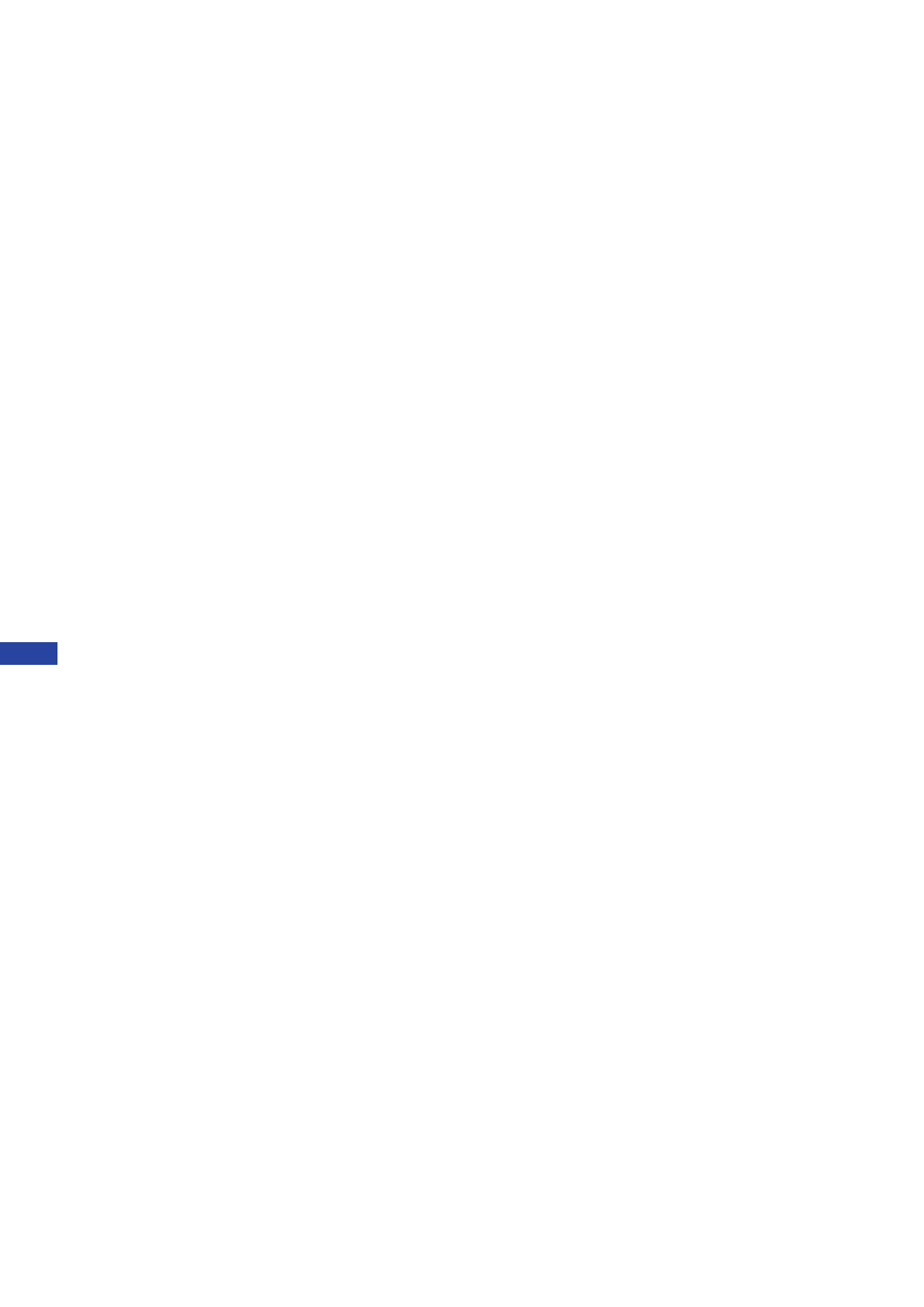#### 1. Introduction... ....................................................................................................................................................

Financial reporting and solvency reporting serve different purposes and solvency reporting is not intended to replace the usual financial reports of an insurance undertaking in any way.

With respect to solvency reporting, EIOPA states<sup>1</sup> that public disclosure requirements are one of the cornerstones of Solvency II and convergence should be achieved in order to guarantee a level playing field and assist comparability.

The AAE believes that all publicly disclosed information and the bases of such information, including underlying methodologies, assumptions and expert judgments applied, and the implications of this information for the potential future development of the solvency and capital position of the undertaking, should be independently<sup>2</sup> reviewed<sup>3</sup> and assessed.

As a consequence the independent review should be carried out by persons who have knowledge of actuarial and financial mathematics, commensurate with the nature, scale and complexity of the risks inherent in the business of the insurance or reinsurance undertaking, and who are able to demonstrate their relevant experience with applicable professional and other standards. Fully qualified actuaries<sup>4</sup> who have the required knowledge and experience, and are subject to actuarial standards, are well suited to assess publicly disclosed quantitative information and all associated qualitative information.

The AAE believes, subject to full consideration of costs and benefits, that an independent actuarial review is desirable for the annual SFCR public disclosure. The disclosure should include the basis of the review, by whom it was performed and the opinion of the reviewer in order to assure the public and the supervisor that the methods, assumptions and expert judgments applied in the process are appropriate.

In the context of the balance of the costs and benefits and taking into account the significant differences between the prudential accounts and the statutory accounts, the AAE believes that a targeted independent actuarial review is more appropriate than an extension of the statutory audit of the financial statements.

The AAE believes that the costs involved in the independent review of Solvency II reports should and can be limited as substantial parts of the reports are prepared, at least annually, by professionals - including actuaries – to comply with their professional codes of conduct.

The AAE believes that an independent review will reinforce the underlying principles of Solvency II and will be of great value to all stakeholders and users of financial information.

<sup>1</sup> CEIOPS L2 Advice: Supervisory Reporting and Public Disclosure Requirements, CEIOPS-DOC-50/09

<sup>2</sup> Independent: "Not influenced by others in one's opinion or conduct; thinking or acting for oneself", Shorter Oxford English Dictionnary Sixth Edition, Oxford University Press 2002, 2007.

 $3$  A review to "appraise the quality of the work performed and conclusions reached by others".

<sup>4</sup> A special class of membership of all full member associations of the AAE. Fully qualified actuaries are subject to the highest educational requirements.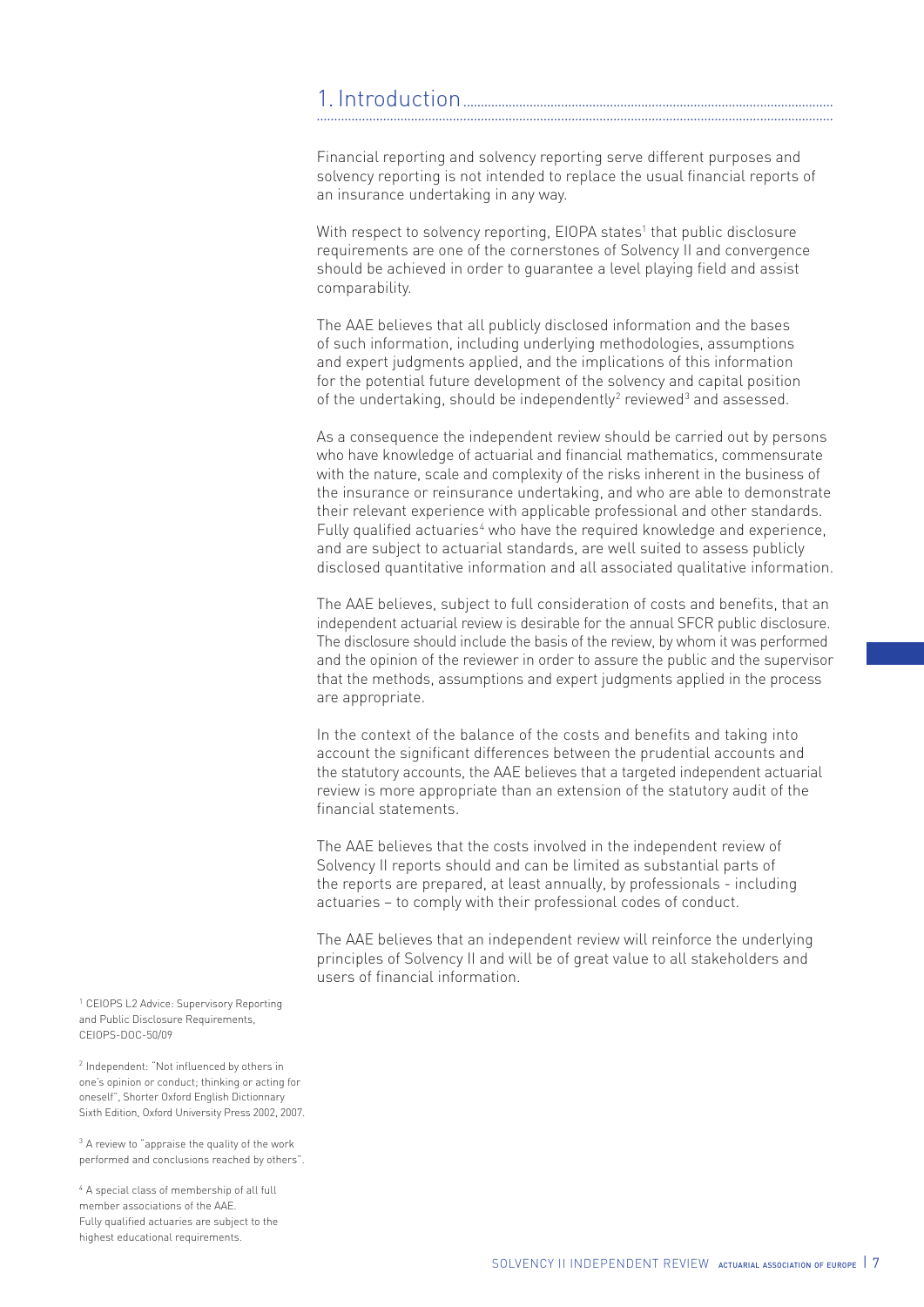#### 2. Solvency II framework............................................................................ ...................................................................................................................................................

The Solvency II legislation introduces a new assessment framework which will apply to most (re)insurers in Europe as of 1 January 2016. The most important objective of Solvency II is to provide better protection of policyholders, and to provide a stimulus and a reward for effective risk management in the insurance industry, linked to specific capital requirements. It is envisaged that this objective will be achieved through supervisory assessment and public disclosure.

The Solvency II framework aims at greater levels of transparency for supervisors and for the public. Supervisors will be served with reports of a more confidential nature (as these include the company's strategy) and the public will get its information from the Solvency and Financial Condition Report ("SFCR"). The latter will increase the level of public disclosure required by undertakings. The SFCR will contain key quantitative and qualitative information on risks to which the undertaking is exposed.

Most importantly, the report will contain the undertaking's view of the future. On the basis of that information the general public and the financial markets in general can gain an understanding of the risk profile and risk assessment of the undertaking and the expected development of its capital position.

Based on the available information of all insurance undertakings subject to Solvency II and comparing these, the general public and, indeed, the market as a whole, may draw conclusions on the financial position of such undertakings. And as we know that is one of the main goals of Solvency II.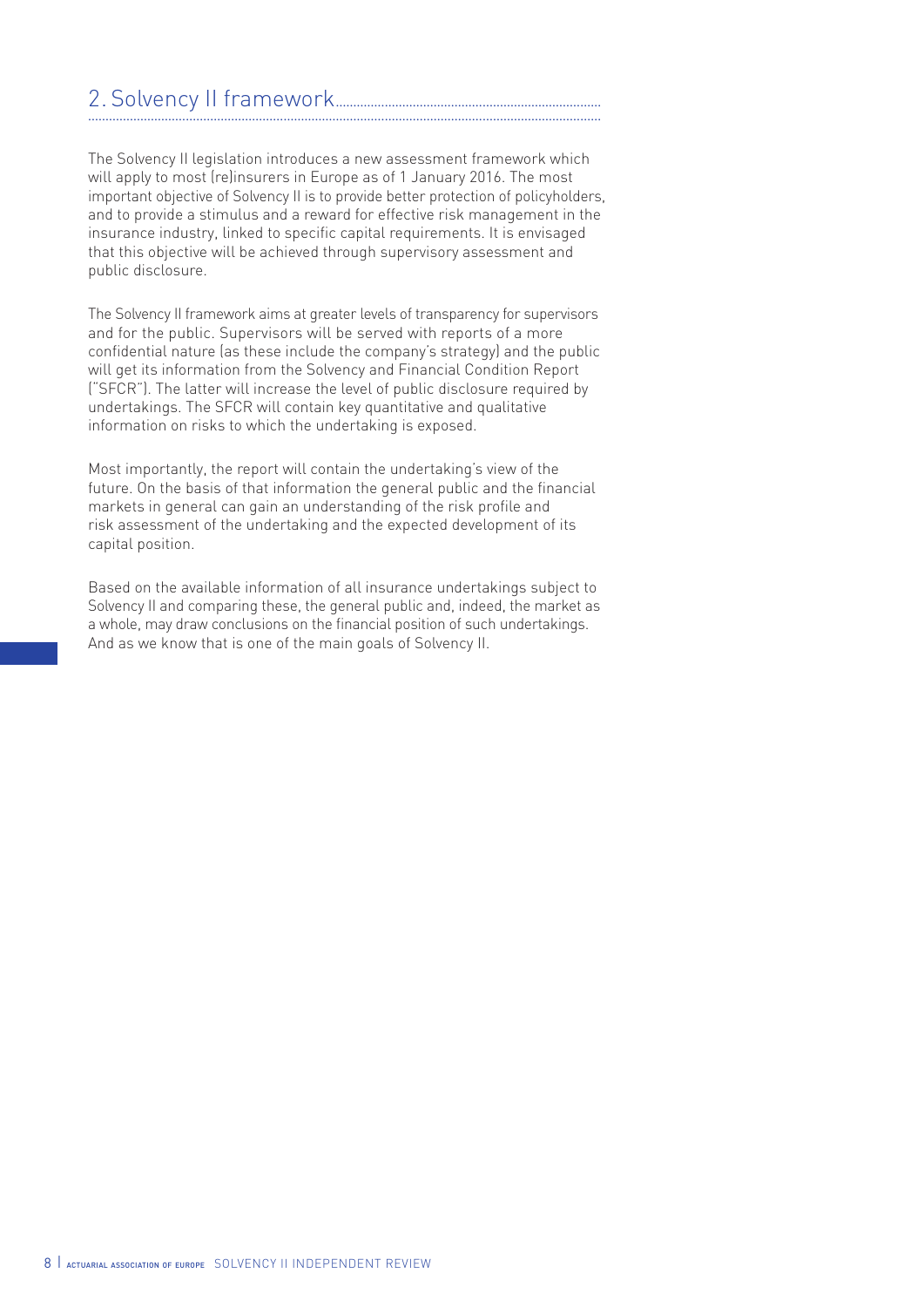Financial reporting and solvency reporting serve different purposes and solvency reporting is not intended to replace the usual financial reports of an insurance undertaking in any way.

### Financial Reporting

A financial report is a formal record of the financial activities of a business, person, or other entity assessed on the basis of a consistent accounting framework (such as the IFRSs, or some of the national GAAPs). Relevant financial information is presented in a structured manner and in a form easy to understand.

They typically include basic financial statements, accompanied by a management report and analysis and include::

- 1. Statement of financial position: also referred to as a balance sheet, reports on a company's assets, liabilities, and ownership equity at a given point in time.
- 2. Statement of comprehensive income: reports on a company's income, expenses, and profits over a period of time. A profit and loss statement provides information on the operation of the enterprise. These include sales and expenses incurred during the processing state.
- 3. Statement of cash flows: reports on a company's cash flow activities, particularly its operating, investing and financing activities.

Financial reporting typically serves financial stakeholders like shareholders, investors and rating agencies, informing them about the profitability and clarifying the financial condition on an on-going basis.

It is important to note that financial reporting gives information at a given point in time and <u>over a period of time<sup>5</sup></u>. Its purpose is not to supply any forward looking solvency assessment.

It is also worth noting that in so far as an item in a financial reporting framework is subject to risk or uncertainty then the primary purpose of that financial reporting framework is to determine the expected (mean) value (or a value close to the expected value) of that item.

## Solvency Reporting

It is important to note that, in contrast to financial reporting, solvency reporting gives to a larger extent forward looking information, based on prospective information and projections. As a result solvency reporting will serve a purpose which is different from, and complementary to, regular financial reporting. Furthermore, solvency assessments are concerned with information on solvability (i.e. ways of avoiding ruin) and hence they focus on special parts of the probability distribution forecast<sup>6</sup> and not the expected (mean) value of items that are exposed to risk or uncertainty. Assessment of these parts of the expected probability distribution needs a deeper analysis and more complex methods, including use of expert judgment, than those used to determine the expected value.

<sup>5</sup> 2013 IAASB Handbook: Financial statements— A structured representation of historical financial information, including related notes, intended to communicate an entity's economic resources or obligations at a point in time or the changes therein for a period of time in accordance with a financial reporting framework.

<sup>6</sup> Article 13 (38) of the Solvency II Directive: 'probability distribution forecast' means a mathematical function that assigns to an exhaustive set of mutually exclusive future events a probability of realisation.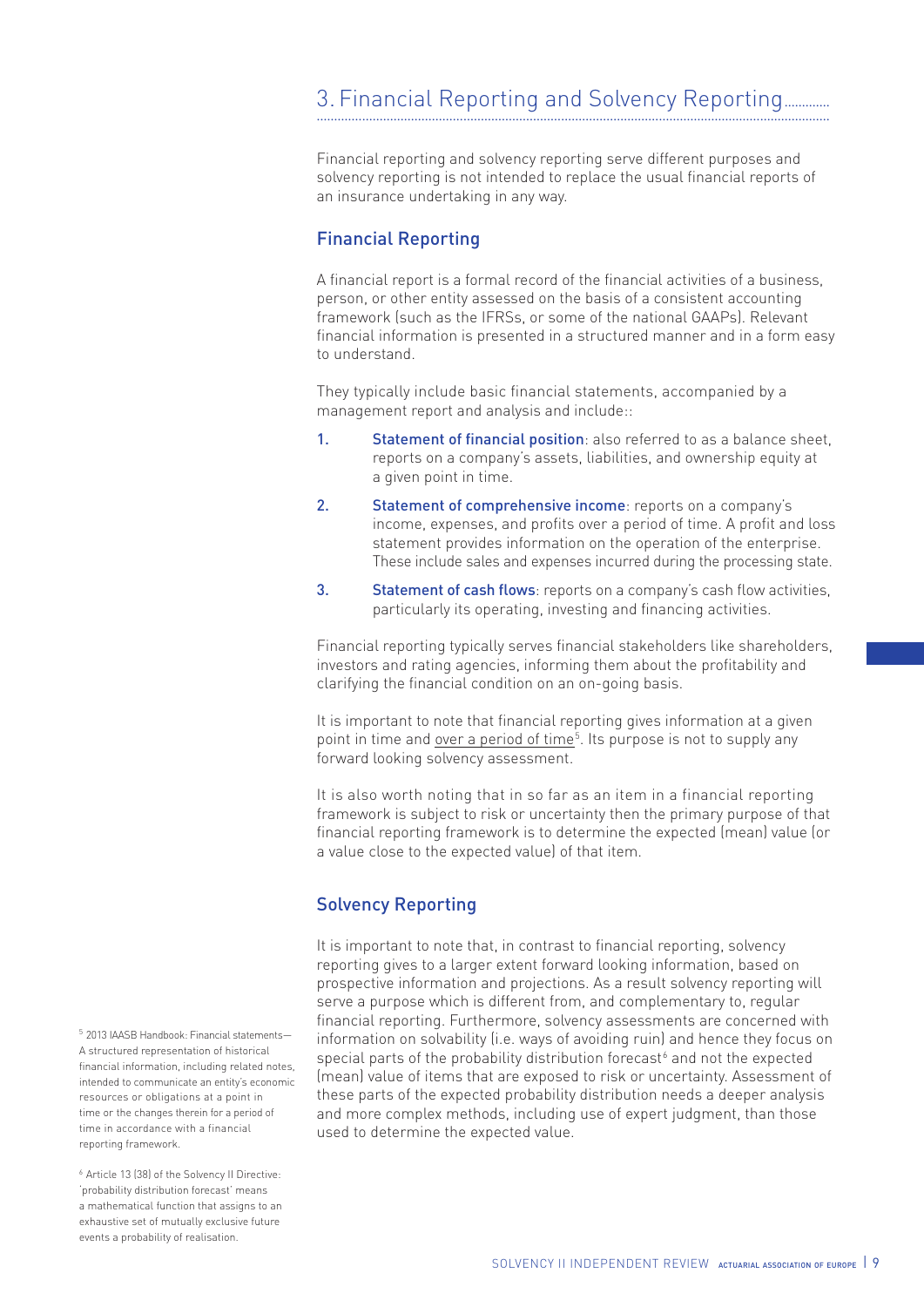### Solvency II Public Reports

According to the Solvency II Directive the Solvency and Financial Condition Report7 ("SFCR") shall contain the following, publicly disclosed, information:

- a) A description of the business and performance of the undertaking;
- b) A description of the system of governance and an assessment of its adequacy for the risk profile of the undertaking;
- c) A description, separately for each category of risk, of the risk exposure, concentration, mitigation and sensitivity;
- d) A description, separately for assets, technical provisions, and other liabilities, of the bases and methods used for their valuation, together with an explanation of any major differences in the bases and the methods used for their valuation in financial statements;
- e) A description of the capital management, including at least the following:
	- I) the structure and the amount of own funds, and their quality;
	- II) the amounts of the Solvency Capital Requirement and of the Minimum Capital Requirement;
	- III) the option set out in Article 304<sup>8</sup> used for the calculation of the Solvency Capital Requirement;
	- IV) information allowing a proper understanding of the main differences between the underlying assumptions of the standard formula and those of any internal model used by the undertaking for the calculation of its Solvency Capital Requirement;
	- V) the amount of any non-compliance with the Minimum Capital Requirement during the reporting period, even if subsequently resolved, with an explanation of its origin and consequences as well as any remedial measures taken.

With respect to solvency reporting, EIOPA states $^{\circ}$  that public disclosure requirements are one of the cornerstones of Solvency II and convergence should be achieved in order to guarantee a level playing field and assist comparability. EIOPA believes the information included in SFCR should provide sufficient information to enable the disclosure audience<sup>10</sup> to understand the main characteristics of the business, the performance and risk profile of the undertaking, the processes to ensure the governance requirements are met, the valuation techniques and assumptions for different items of the balance sheet, the SCR and the MCR, and the amount and structure of own funds.

It is important to note that, in contrast to financial reporting, solvency reporting gives to a larger extent forward looking or prospective information. As a result solvency reporting will serve a different and additional purpose than regular financial reporting.

In our opinion the information disclosed as foreseen in the SFCR will be key to financial markets, policyholders and other interested parties. To develop and maintain the required level of quality, consistency and comparability, the AAE is of the opinion that the SFCR should be subject to an independent review of high quality so that such stakeholders have confidence in the appropriateness of the information disclosed, stating the basis of the independent review and by whom it has been performed.

<sup>7</sup> Solvency II Directive Article 51.1

<sup>8</sup> Solvency II Directive Article 304: Duration-based equity risk sub-module

<sup>9</sup> CEIOPS L2 Advice: Supervisory Reporting and Public Disclosure Requirements, CEIOPS-DOC-50/09

<sup>10</sup> EIOPA: "Potential readers could include other insurance and reinsurance undertakings, intermediaries, trade associations, financial analysts, professional advisors, rating agencies, investors, shareholders, and policyholders, alongside of course supervisory authorities."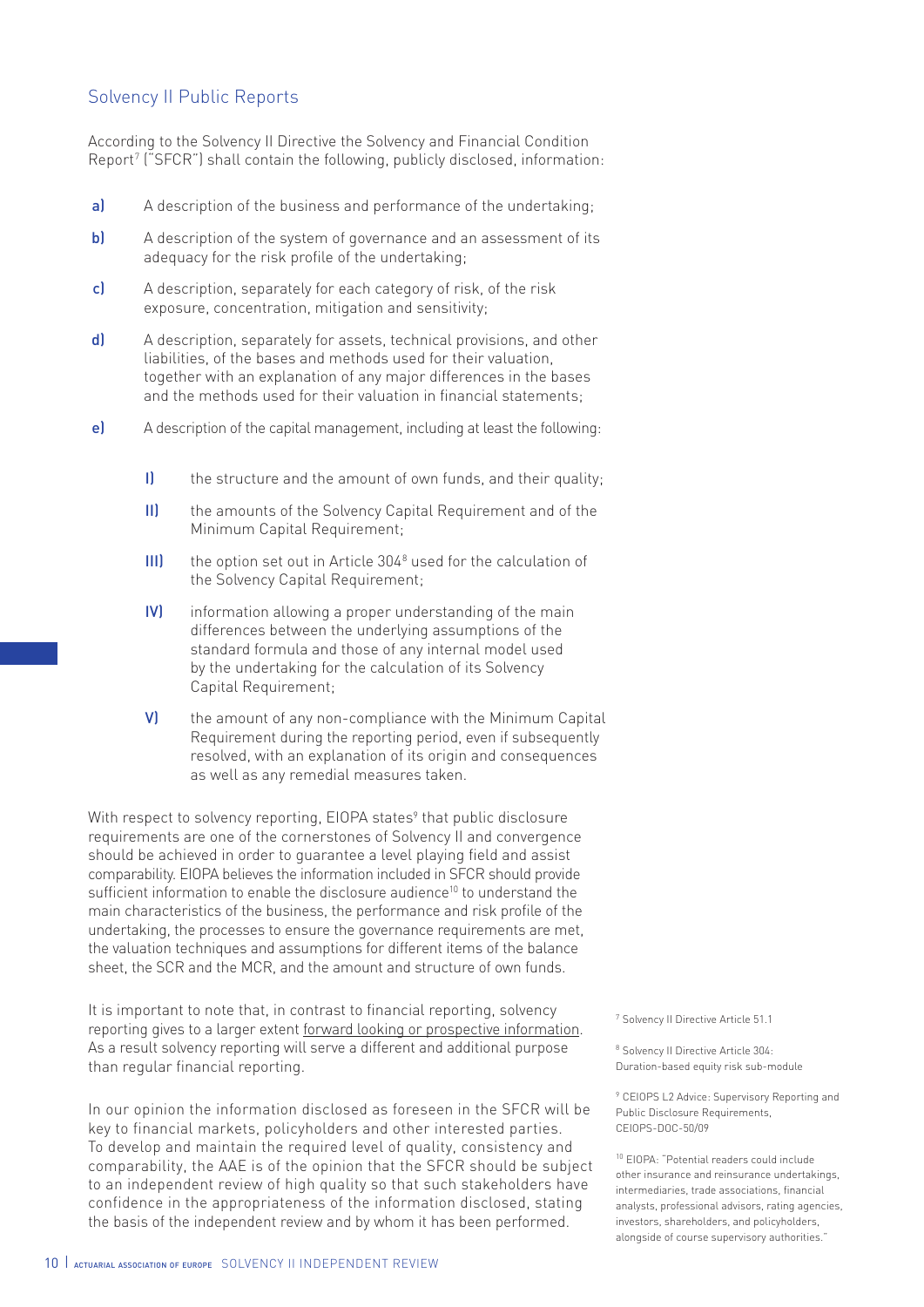Consequently the AAE welcomes any initiative to ensure a harmonized independent review of the SFCR.

The Solvency II reports supplement existing mandatory financial reporting and supplement the embedded value (EEV or MCEV<sup>11</sup>) reports which are currently drawn up by many life insurers on a voluntary basis. The importance of reviews has already been acknowledged by the industry. As an example, the MCEV Principles developed by the CFO Forum require MCEV reports disclosed to an external review<sup>12</sup>. The market will require certainty in some or other form in relation to public solvency reports, certainly at the outset, but also on a continuous and structural basis. We are convinced that this will result in insurers commissioning experts to carry out objective reviews of their public reports. In order to achieve an adequate level of transparency and consistency the AAE is willing to develop and propose principles or guidelines.

<sup>11</sup> EEV (European Embedded Value) and MCEV (Market-Consistent Embedded Value) are valuation methods used to value insurance portfolios. MCEV refers to the Market Consistent Embedded Value Principles as developed by the European Insurance CFO forum (Copyright© Stichting CFO Forum Foundation 2008).

<sup>12</sup> CFO Forum, Market Consistent Embedded Value Principles G1.5: "A statement should be included to confirm that the methodology, assumptions and results have been subject to external review, stating the basis of the external review and by whom it has been performed."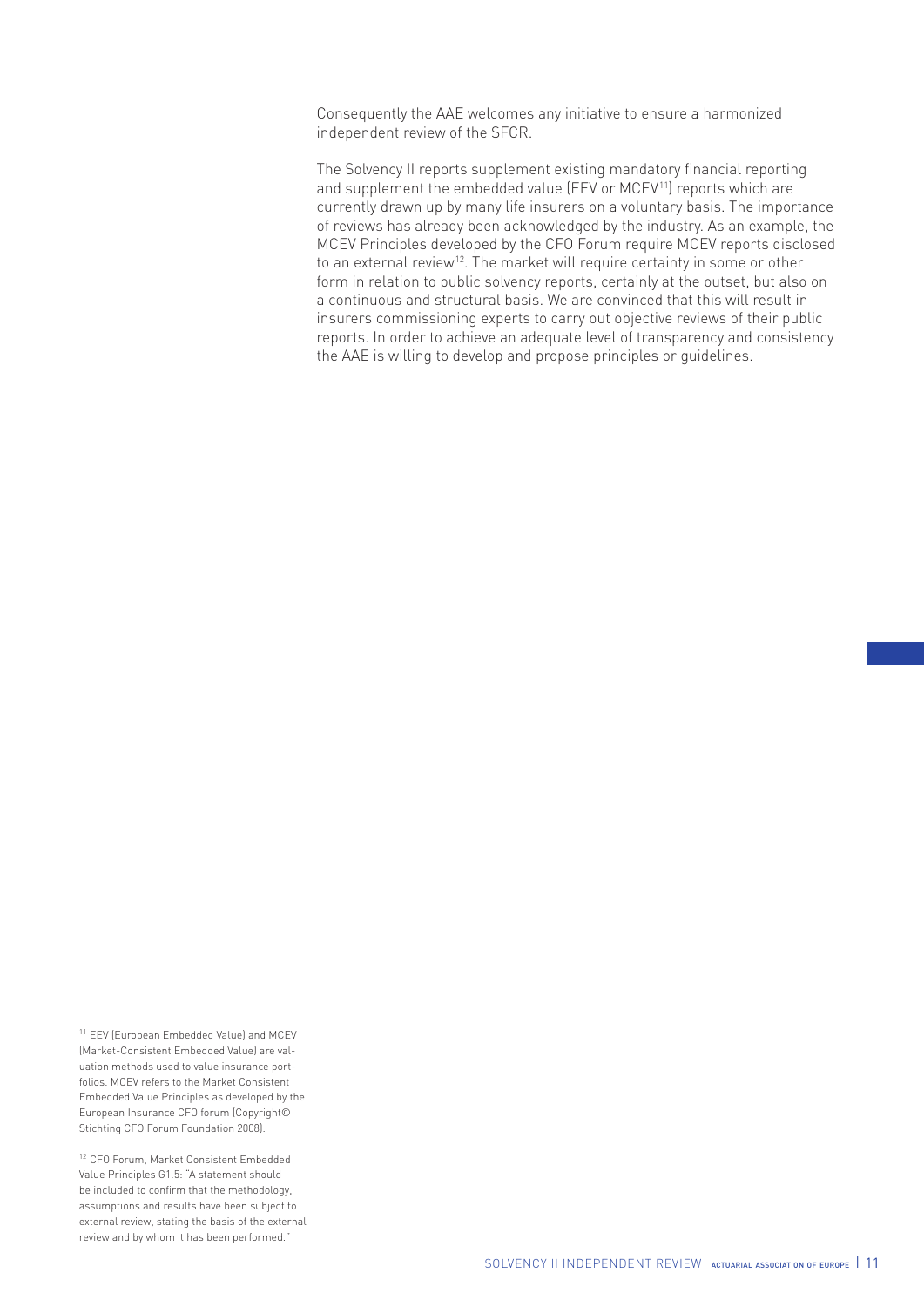### Solvency II non-public reports

In addition to the SFCR a number of other reports are required under the Solvency II Directive. These other reports also require complex and usually prospective quantitative analyses based on projections.

### regular supervisory reporting ("RSR")

The objective of the RSR is to facilitate adequate supervision. The RSR is a separate report containing not only data which relate to the insurer's strategy or legal and legislative issues, but also prospective information on the basis of projections of solvency requirements and expected risks. In this regard, the insurer must also offer insight into the (underlying) process of the calculations and must demonstrate on the basis of quantitative analyses that the outcomes of the projections used are in line with expectations.

#### own risk and solvency assessment (ORSA)

The ORSA provides an insight into the future development of the company's solvency and financial condition within a broad framework. The ORSA encompasses the consistency between the desired risk profile and the actual risk profile, the strategy of the institution, compliance on a continuous basis, the consistency between the strategy and the underlying processes, and the adequacy of the way in which the company's policy is reflected in (internal/ standard) models. The ORSA stimulates the insurer to consider future risk positions, to provide estimates of the changes in risk positions, to determine how these can be measured adequately and how these can be anticipated to achieve the desired capital positions. The ORSA must be carried out at least annually. In this regard, it is the insurer's responsibility to demonstrate that this is sufficiently frequent. The ORSA must in any event include:

- a description of the integration of the ORSA into the management process;
- a description of the frequency with which the ORSA is reviewed by the management of the insurance company;
- a description of the way in which the solvency requirement is determined in the light of the risk profile;
- a guarantee that the ORSA process is well anchored in decision-making and is adequately documented.

#### quantitative reporting templates (QRT)

In addition to the above-mentioned reports, the supervisor also requires insurers to submit QRT reports. QRT reports are drawn up in order to provide timely signals of developments in the insurer's financial situation, solvency and results. The QRT reports are drawn up in a prescribed fixed format so that the quantitative data provided by the insurers can be compared easily. Under exceptional circumstances and if the (national) situation requires this, the supervisors are allowed to develop specific national templates. The QRT reports must be submitted on a quarterly basis to ensure that the information is up-to-date.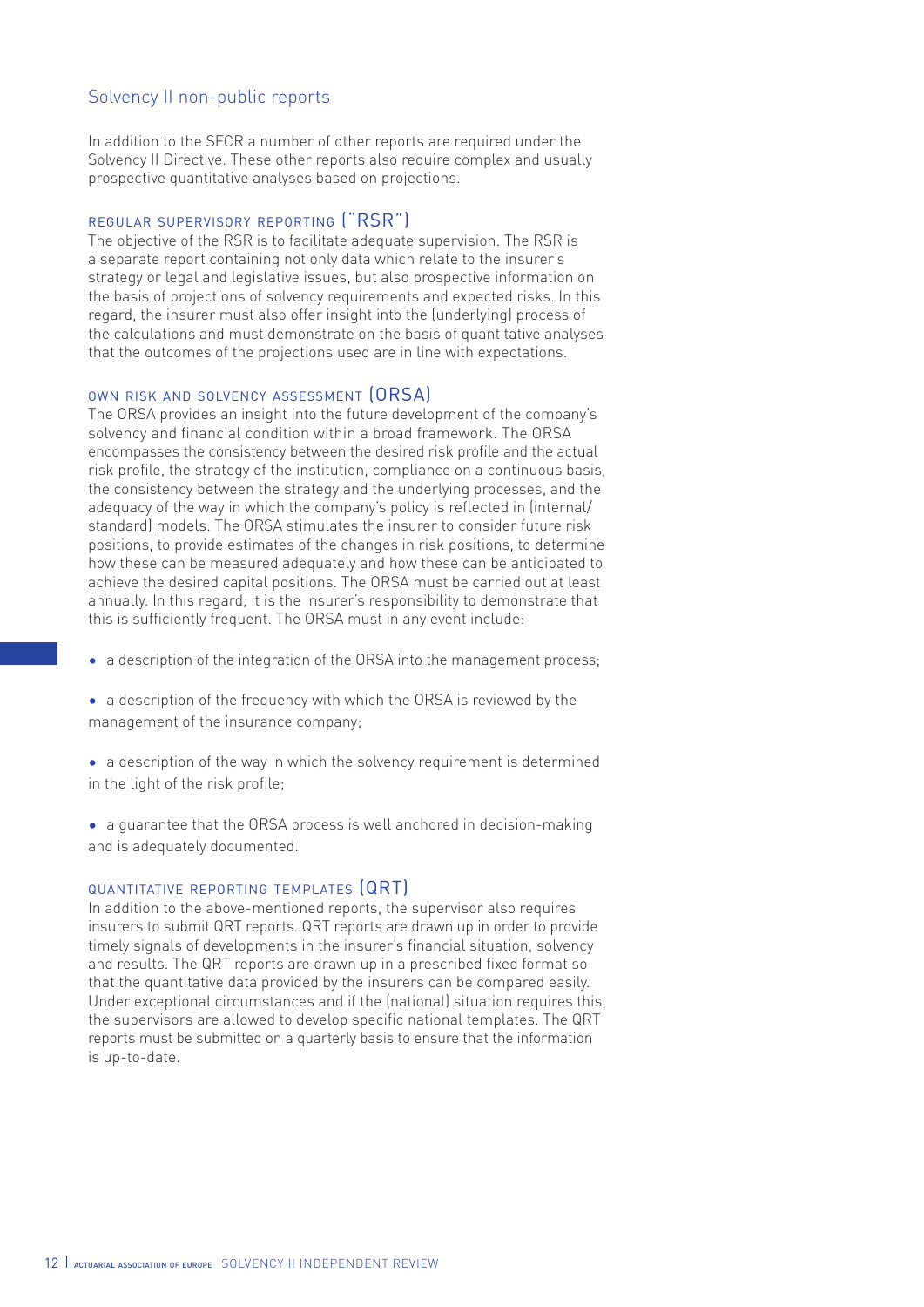#### risk models

Solvency II requires more attention to the creation of risk models. A risk model is specific to an insurer and therefore provides the individual insurer with a better insight into its risks. Solvency II promotes the development of risk models. An important aspect of the introduction of risk models is the requirement that they be embedded well in the organisation. In other words, it is explicitly assumed that the AMSB<sup>13</sup> of the organisation is familiar with the (operation of the) risk models. The use of risk models must be integrated in the company's operations. Reports on the use of risk models must, in any event, contain the following information:

• the way in which and the level at which the management is aware of the operation of internal models, including their structure, logic, dynamics, limitations, diversification and scope;

• the way in which the risk model contributes to decision-making within the insurance company;

- an explanation of the techniques used in calculating parameters and models;
- the way in which the risk models are validated;
- the way in which the theory, assumptions and substantiation of the model is documented;
- the way in which the model outcomes are consistent with the further requirements of Solvency II.

Already during the preparations for Solvency II there has been an increasing need for actuarial expertise and actuaries have been frequently involved in:

 $\bullet$  the various QISs<sup>14</sup> carried out to value the technical provisions, the drawing up of market consistent balance sheets, the quantification of risks and calculations of the Solvency Capital Requirement (SCR) and Minimum Capital Requirement (MCR) ;

• the development of economic capital models for the purpose of the ORSA and regulatory capital models in the pre-application process in relation to the application for an internal model under Solvency II;

• the advice to the management on the impact of the models on the business and the translation of this into policy.

Under Solvency II, actuaries employed by an insurer will be involved in the structuring of internal actuarial and risk management functions. In this regard, a distinction may be made between actuaries in operational, policy-making and reviewing roles. In addition, actuaries (both internal and external) will be required to provide objective assessments (or reviews) of models, the results of calculations and reports. This assessment involves the exercise of key expert judgments. These expert judgments require skills such as those described by Article 48 (2) of the Solvency II Directive<sup>15</sup>.

The formal Solvency II reports do not form part of the financial annual reports and therefore do not qualify as subject to regular statutory auditing of financial statements. The desired level of assurance on the quality in relation to the Solvency II reports cannot therefore be derived from the assessment of the statutory auditor.

13 Administrative, Management or Supervisory Body

<sup>14</sup> Quantitative Impact Study

<sup>15</sup> Solvency II Directive Art. 48: "The actuarial function shall be carried out by persons who have knowledge of actuarial and financial mathematics, commensurate with the nature, scale and complexity of the risks inherent in the business of the insurance or reinsurance undertaking, and who are able to demonstrate their relevant experience with applicable professional and other standards."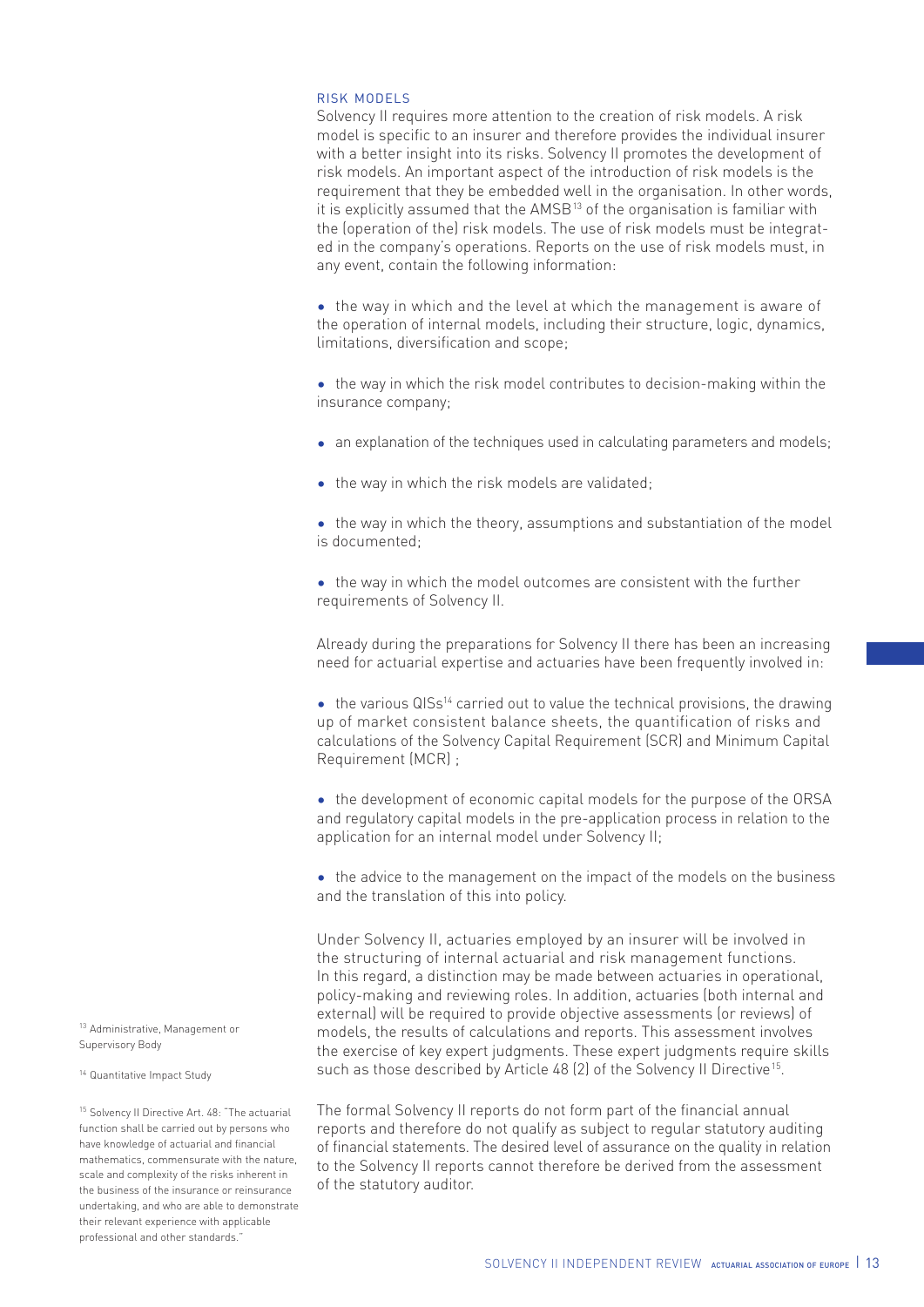In Solvency II legislation at the European level, an independent certifying role which applies at present in some Member States is not prescribed as a legal obligation. This does not detract from the fact that it is very likely that there will be a continuing need for an independent review of the technical insurance provisions as included in the annual financial statements.

The direct involvement of actuarial expertise in determining the technical provisions under Solvency II is required by Article 48 of the Solvency II Directive.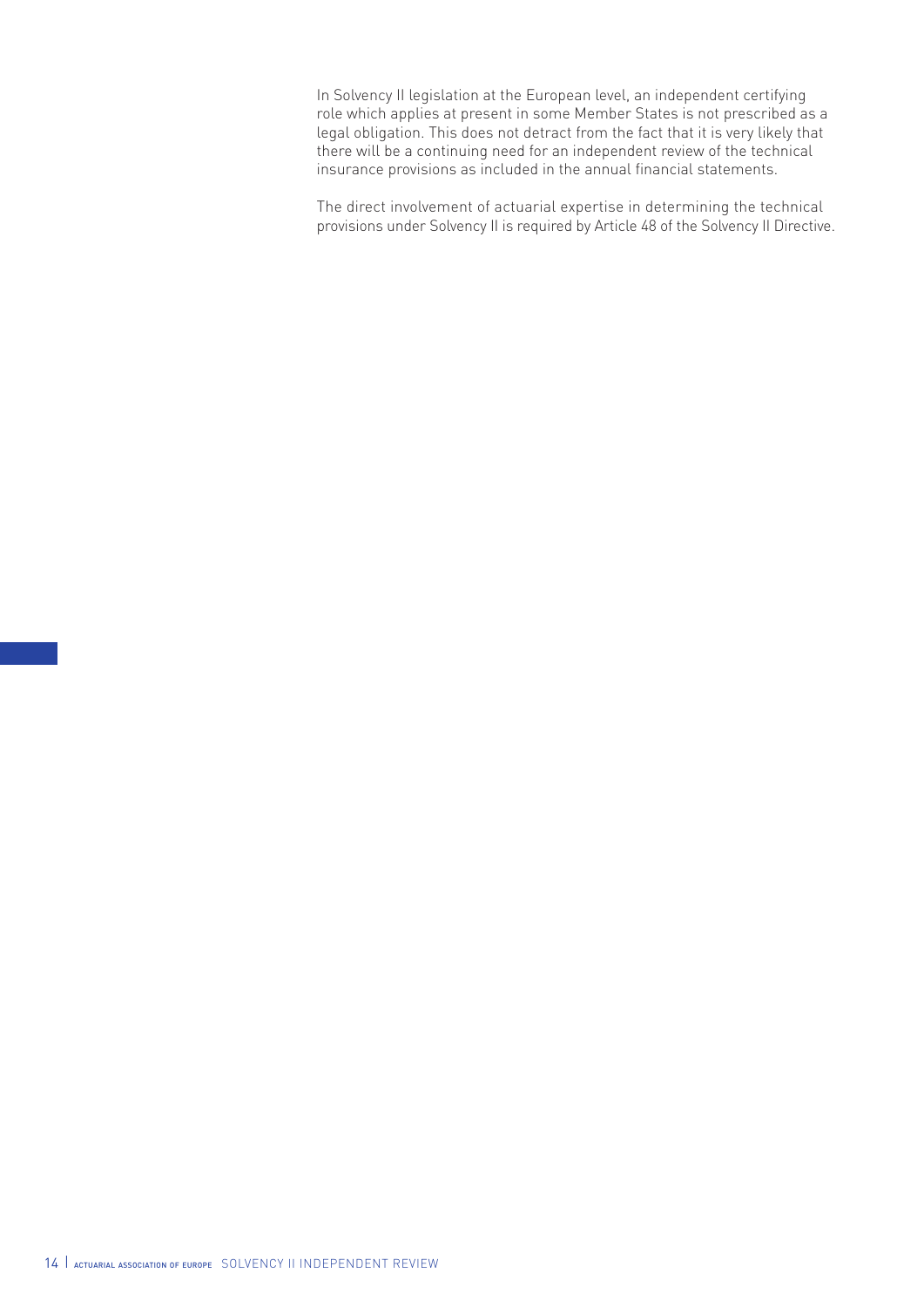### Scope

To ensure consistency, the scope of the independent review should include all items mentioned in Article 51.1 of the Directive. In particular:

• Article 51.1.e. requires important information about the solvency and financial condition of an (re)insurance undertaking.

• A similar importance should be given to Article 51 2: "The description referred to in point (e)(i) of paragraph 1 shall include an analysis of any significant changes as compared to the previous reporting period and an explanation of any major differences in relation to the value of such elements in financial statements, and a brief description of the capital transferability."

• Article 51.1.c requires the undertaking to disclose "a description, separately for each category of risk, of the risk exposure, concentration, mitigation and sensitivity".

• Article 295 (6) of the draft Level 2 regulation<sup>16</sup> states that "With regard to risk sensitivity the solvency and financial condition report shall include a description of the methods used, the assumptions made and the outcome of stress testing and sensitivity analysis for material risks and events."

• That implies that Article 51.1.b (risk profile should also be covered as the risk profile is central to a risk based prudential regulatory framework.

The AAE believes that all quantitative information, including underlying methodologies, assumptions and in any case the implications of this quantitative information for the potential future development of the solvency and capital position of the undertaking under review should be reviewed and assessed. This review will be specific to each undertaking and will rely on a combination of analysis of past experience and judgment of future trends, including various potential economic and entity specific scenarios that could influence the solvency and capital position of the undertaking. As a consequence the review should be carried out by persons who have knowledge of actuarial and financial mathematics, commensurate with the nature, scale and complexity of the risks inherent in the business of the insurance or reinsurance undertaking, and who are able to demonstrate their relevant experience with applicable professional and other standards.

The AAE believes, subject to full consideration of costs and benefits, that an independent actuarial review is desirable for the annual SFCR public disclosure. The disclosure should include the basis of the independent review, by whom it was performed and the opinion of the reviewer.

The AAE is of the opinion that fully qualified actuaries are best qualified to carry out such a review. As a logical consequence the review role should not be reserved for statutory auditors whose professional background is primarily in accounting or auditing. Balancing the costs and benefits and taking into account the fact that prudential accounts are based on an entirely different framework from the statutory accounts, the AAE believes that a targeted independent actuarial review is more appropriate than an extension of the statutory audit process of the financial statements.

The AAE is concerned about the potential lack of convergence between the national practices related to external scrutiny and review process for <sup>16</sup> Version of 28 July 2014 **16 Contract Contract Contract Contract Contract Contract Contract Contract Contract Contract Contract Contract Version of 28 July 2014**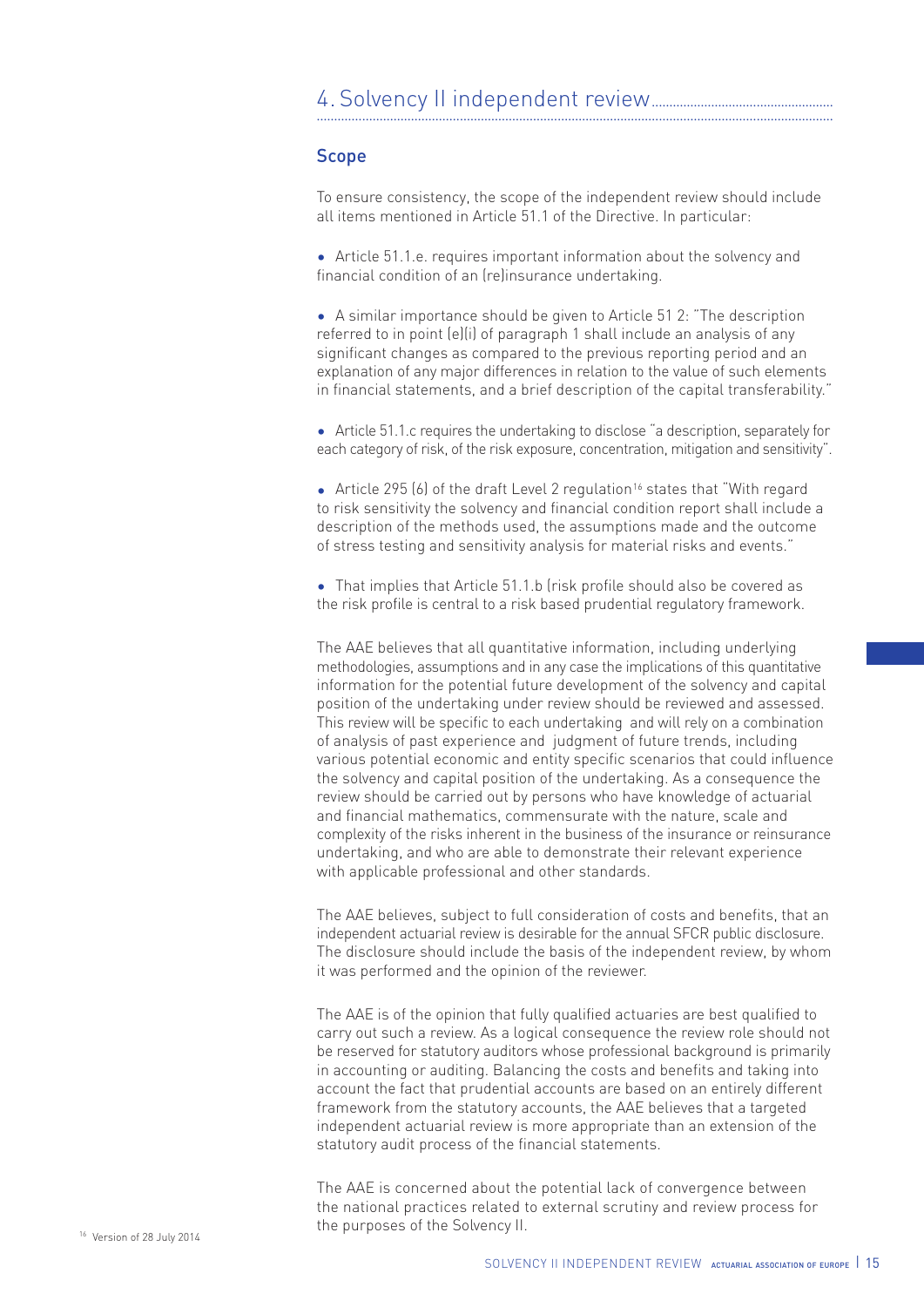### Independent Review

This leads to three main questions that the AAE has considered:

- 1. What should be the aim of the independent review?
- 2. What should be the scope of the independent review to achieve this aim?
- 3. Who should be playing a role in this independent review?

#### Aim of the independent review

The AAE believes that the aim is to give the public confidence in the insurance undertaking's SFCR disclosure.

The report of the independent actuarial review should be disclosed on the website of the undertaking in the same way as the SFCR is published<sup>17</sup>.

### Scope of the independent review

The AAE has considered whether a limited scope to check arithmetical accuracy and processes or a fuller scope will serve the aim of the independent review. The AAE supports broadening the scope of the review to encompass all aspects of the SFCR, regardless of whether or not it is compulsory.

The AAE believes that one of the most important tasks in the independent review is the assessment of the expert judgments made in the process of selecting methodology and setting assumptions in relation to relevant future outcomes.

However, if the scope of the review is restricted to certain specific elements of the SFCR, there is a danger that the public could believe, wrongly, that all or at least all quantitative information in the SFCR has been subject to independent review.

Thus either the independent review should address all information in the SFCR or - as a minimum - a robust and transparent mechanism needs to be applied in the SFCR so that the public is properly informed about the scope of the independent review.

### Actors in the independent review

#### the right expertise

The AAE believes it is essential that the review is conducted with the right expertise. In particular, Article 48 (2) of the Solvency II Directive sets necessary competencies for the actuarial function which the AAE thinks should also apply to the independent actuarial reviewer. The review needs to be carried out "by persons who have knowledge of actuarial and financial mathematics, commensurate with the nature, scale and complexity of the risks inherent in the business of the insurance or reinsurance undertaking, and who are able to demonstrate their relevant experience with applicable professional and other standards".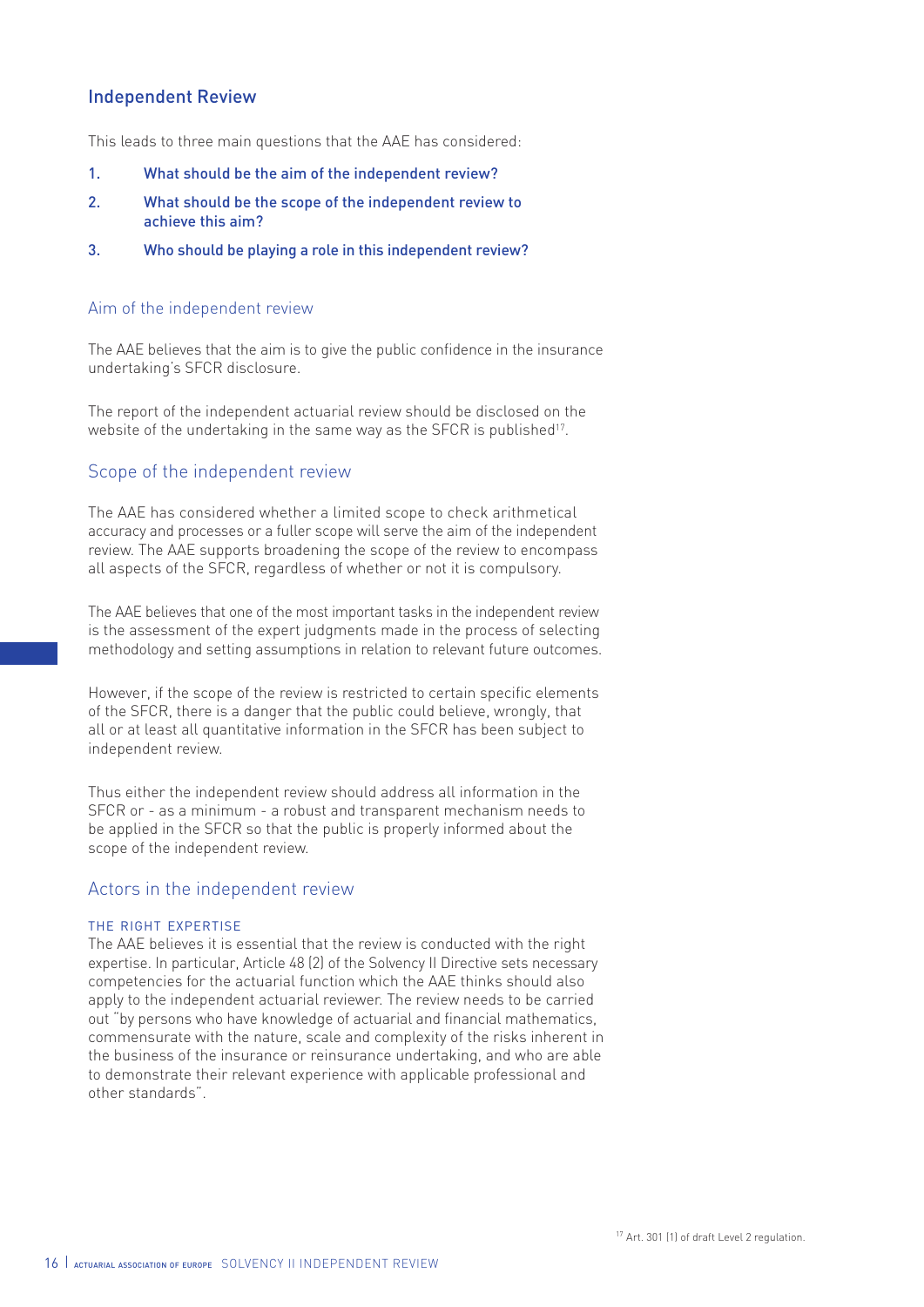#### expert judgment

Since the internal expert judgments need actuarial expertise, an independent actuary's opinion should be required to perform any independent review in order to assure the public and the supervisor that the expert judgments applied in the process are appropriate. As a means of giving independent confidence to the public, the opinion of the independent actuary should be disclosed. This disclosure should include the basis of the independent actuarial review, by which actuary it was performed and the opinion of that actuary.

The actuarial review needs to include the expert judgments made for the calculation of the technical provisions<sup>18</sup> and of the SCR and MCR<sup>19</sup>.

Following the information principles, as set out in Article 35 (4) of the Solvency II Directive, "(a) [the information] must reflect the nature, scale and complexity of the business of the undertaking concerned, and in particular the risks inherent in that business; (b) it must be accessible, complete in all material respects, comparable and consistent over time; and (c) it must be relevant, reliable and comprehensible."

The AAE would welcome attempts to establish common EU approaches to independent review. However the AAE recognises that a member state may find it difficult to accept such guidelines if they prescribe a narrower scope than the member state's current regime of scrutiny and review.

#### emerging risks and changes in risk

A key component missing from this information is an expert view on elements such as emerging risks or market trends (or other potential changes in risk in the future) that might threaten the company's solvency position in the near or longer term.

The independent actuarial reviewer should receive information demonstrating that the standard formula SCR appropriately reflects the specific risk profile of the undertaking or that a (partial) internal model or undertaking-specific parameter is necessary.

The independent actuarial reviewer should also check (in conjunction with the Actuarial and the Risk Management Functions) that the risk profile has not evolved in a such way that the standard formula no longer reflects the specific risks of the undertaking or that the deviation between them should trigger the development of a (partial) internal model. In our view the appropriate reflection of the evolution of the risk profile within the standard formula calculations as at year end should be part of an independent actuarial opinion.

18 Solvency II Directive Art. 77 and Art. 121

<sup>19</sup> Even if the Standard Formula is used to calculate the SCR, expert judgment may be necessary in the process of selecting and deriving undertaking specific parameters or in the process of applying simplifications.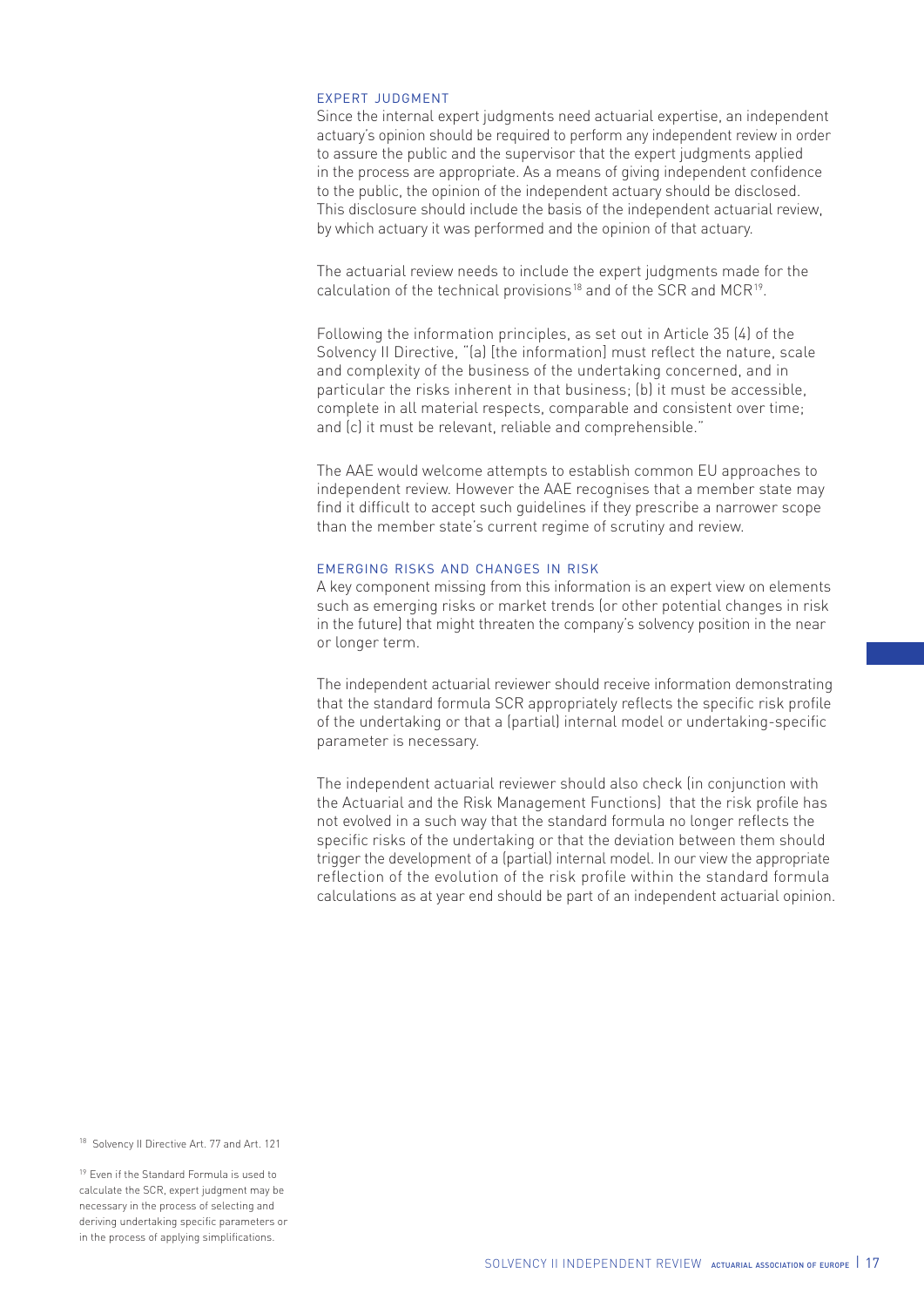#### opinion

The form of the independent review opinion should be set by the regulation and should be clear for the public according to the extent of the review. Adapting "Forms of Opinion" (ISA<sup>20</sup> 805<sup>21</sup> - A8<sup>22</sup>), the independent reviewer may be expected to provide an unmodified opinion when the reviewer concludes that the prudential balance sheet and the MCR / SCR are presented fairly, in all material respects, in accordance with the Solvency II framework.

The independent review opinion should assure that results are free from material mistakes and prepared, in all material aspects, in accordance with the Solvency II regulatory framework. In addition, it should cover elements such as emerging internal and external risks and market trends which might not sufficiently be captured in the underlying models and processes.

The AAE considers it most important that such a forward looking view of an independent expert should be included. The Solvency II independent review report should be disclosed.

The AAE is ready to provide proposals in the development of this process.

<sup>20</sup> ISA: International Standard of Auditing

<sup>21</sup> ISA 805: Audits of single financial statements and specific elements, accounts or items of a financial statement.

<sup>22</sup> A8 of ISA 805: Form of Opinion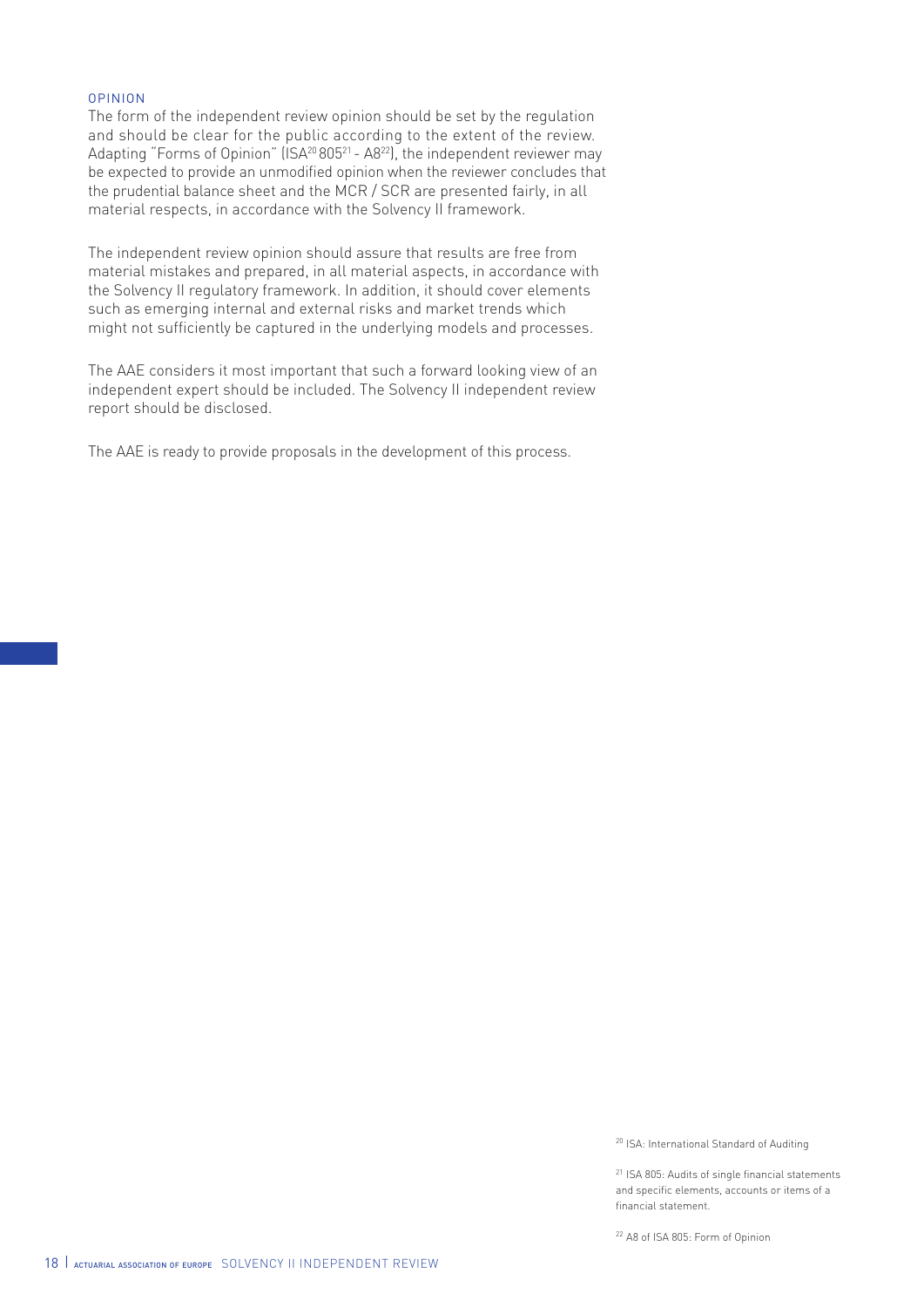### Other aspects of an independent review

### Risk profile

Statements on the actual risk profile of the company (Article 51.1.b) should also be subject to independent review. Guidelines should be specified for this review. As sensitivities and stress testing are part of the SFCR (Article 295 of the draft Level 2 regulation), the AAE proposes to help draft such guidelines. This review will rely on the forward looking view on the individual company risk profile, supported by the quantitative assessment and results of the ORSA process, not to disclose them but to check whether the summary presented in Article 51.1.b correctly presents the risk profile of the undertaking. Such opinion can best be expressed by a fully qualified actuary. It is important for the public to be assured of the risk profile of the undertaking which will underwrite insurance.

### Technical provisions

#### **VALIDATION**

The AAE notes that the Solvency II Directive does not require independent validation/assurance of Technical Provisions. This is despite the fact that Technical Provisions will often be the most significant item on an insurer's balance sheet that requires expert judgment. If independent assurance is to serve its stated purpose it needs to encompass comprehensive reassurance on the value of Technical Provisions.

Current practice in some member states requires either independent or professional review of the Technical Provisions calculated by insurers. These member states are unlikely to want to dilute the level of policyholder protection afforded by their current regime, so harmonisation of assurance on Technical Provisions would seem to point to an extension of independent or professional review to all member states.

The AAE is of the view that due to the inherent complexity of technical provisions and due to the fact that these are falling under the domain of the Actuarial Function, to be approved by the AMSB of the undertaking, it would be desirable to have the technical provisions reviewed by an independent fully qualified actuary conforming to professional and ethical standards as required for that function.

#### LOSS ABSORBING CAPACITY

The review should include the loss absorbing capacity of technical provisions and deferred taxes which is subject to an expert judgment; Article 108 of the Solvency II Directive states: "The adjustment referred to in Article 103(c) for the loss-absorbing capacity of technical provisions and deferred taxes shall reflect potential compensation of unexpected losses through a simultaneous decrease in technical provisions or deferred taxes or a combination of the two. That adjustment shall take account of the risk mitigating effect provided by future discretionary benefits of insurance contracts, to the extent insurance and reinsurance undertakings can establish that a reduction in such benefits may be used to cover unexpected losses when they arise. The risk mitigating effect provided by future discretionary benefits shall be no higher than the sum of technical provisions and deferred taxes relating to those future discretionary benefits."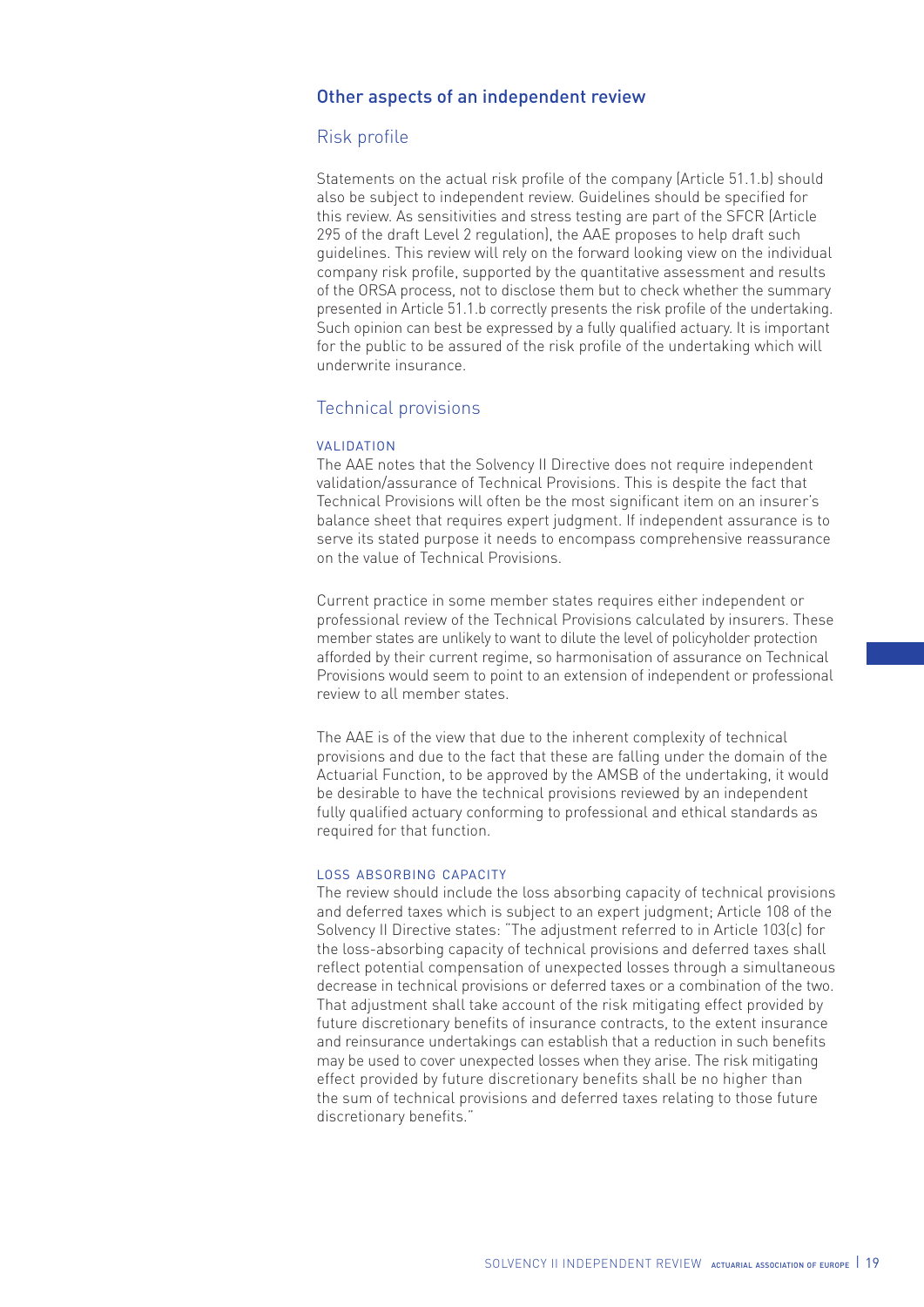### Other additional voluntary disclosures

The independent review report should be clear if any additional voluntarily disclosed information is subject to review. As stated by Article 298 of draft Level 2 regulation, "Where insurance and reinsurance undertakings disclose publicly, in accordance with Article 54(2) of Directive 2009/138/EC, any information or explanation related to their solvency and financial condition whose public disclosure is not required these undertakings shall ensure that such additional information is consistent with any information provided to the supervisory authorities pursuant to Article 35 of that Directive."

### SFCR other than the regular annual one

Article 54 of the Solvency II Directive states that "In the event of any major development affecting significantly the relevance of the information disclosed in accordance with Articles 51 and 53, insurance and reinsurance undertakings shall disclose appropriate information on the nature and effects of that major development." A statement from the independent actuarial reviewer should be published alongside this additional SFCR.

### Links between the independent review and the statutory audit

For reasons of efficiency duplicating any review that is already covered by traditional statutory audit should be avoided. In particular, the review of the assets and the liabilities, other than technical provisions and reinsurance assets, may be directly driven by the statutory review.

### Recovery plan

The SFCR may contain elements regarding periods of non compliance with the SCR. In particular, a recovery plan may be disclosed with forecast data. The AAE believes that actuaries are best placed to review these disclosures. The AAE is ready to offer its help to draw further guidelines or standards to set a clear division of responsibilities between the supervisor role and the external auditor role.

### Internal model

The AAE considers that the (partial) internal model approval does not fall within the scope of the independent actuarial review. This (partial) internal model approval is the subject of a formalized process between the undertaking and the supervisor. It may involve independent actuaries through the process of validation but it has nothing to do with the independent review of the SFCR. The (partial) internal model is evaluated and approved by the supervisory authority.

To avoid any doubt whether the insurance undertaking has ceased to comply with the requirements set out in Articles 120 to 125 during the year, the independent reviewer should receive information from the AMSB confirming that the internal model is still valid and should be given insight in the (independent review of the) internal model including the appropriate reflection of the evolution of the risk profile within that model. If this is not the case the AAE believes that it would diminish the interest of the independent review for the public.

### Timelines

As the publication of the independent review may add several weeks to the processes, timelines of the SFCR publication should be adapted to this.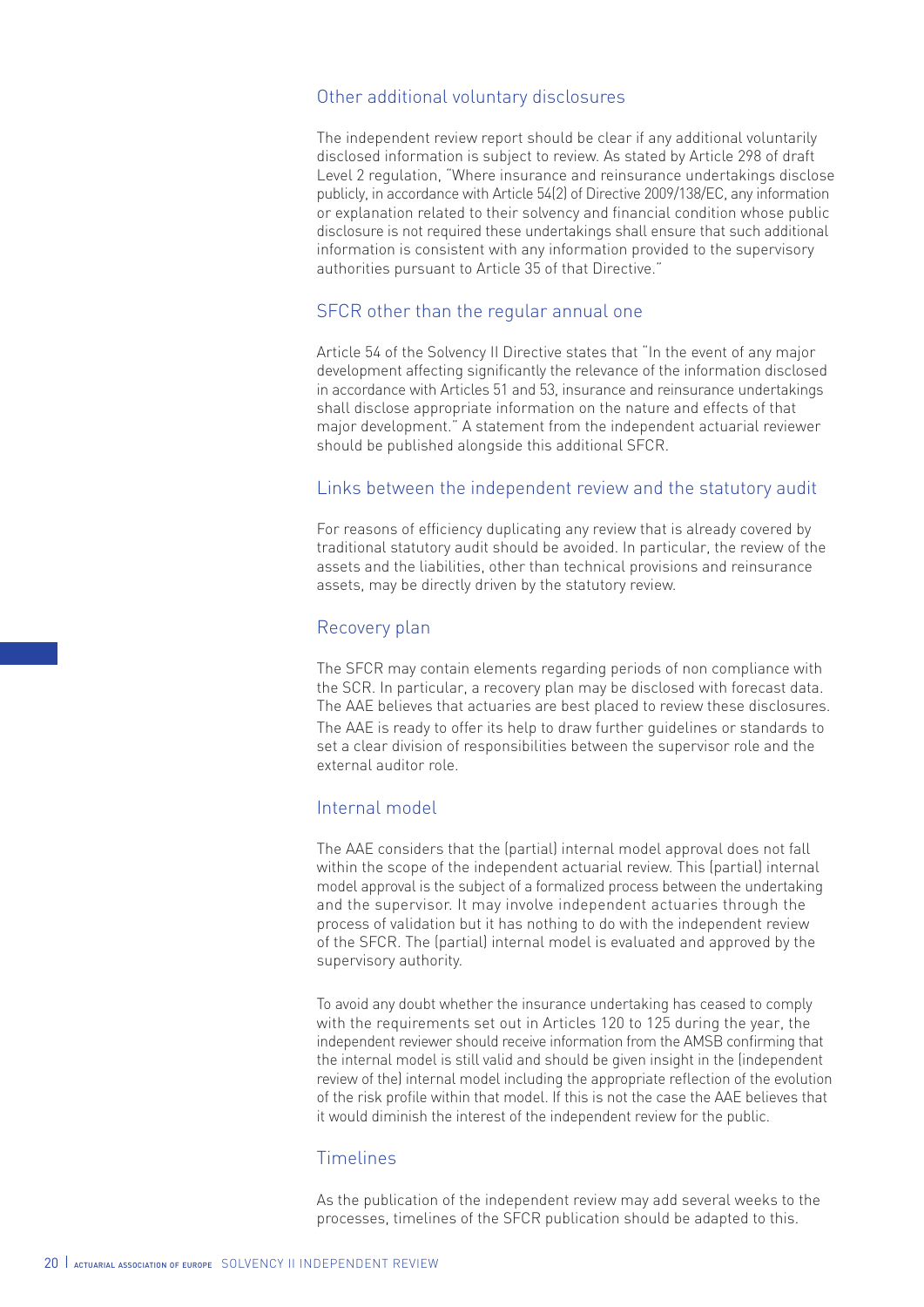### 5. Proportionality and Efficiency ...................................................... ...................................................................................................................................................

Despite the wide acceptance of the Solvency II framework in the (re)insurance industry, there is still a lot of discussion and uncertainty about the potential operational costs. Smaller companies are especially worried about the impact on their organisation and the costs involved.

The starting point should be that the required Solvency II reporting is carried out in an integrated way within the other risk management and financial reporting requirements of the undertaking.

To a large extent this will depend on the organisational ability of the undertaking itself. But at any rate unnecessary activities (calculations, modelling) or duplication of work should be avoided at all times.

The AAE believes that the costs involved in the independent review of Solvency II reports should and can be limited as some or most of the elements and processes necessary to carry out the required reporting activities are checked by professional auditors in the statutory accounts on - at least - an annual basis.

On that occasion, if justified, the auditor gives an (unmodified) opinion and concludes "that the financial statements are prepared, in all material respects, in accordance with the applicable financial reporting framework".<sup>23</sup>

It can be expected that the underlying information necessary to produce a Solvency II report does not differ from the underlying information ("audit evidence")<sup>24</sup> on which the auditor has based his/her opinion for the most recent (published) financial statements, it may be sufficient that the AMSB issues a statement that the underlying information is still correct. If not, the AMSB can give information where the underlying information differs (from the underlying information ("audit evidence") on which the auditor has based his/her opinion for the most recent (published) financial statements) and limited additional audit work may be carried out.

The additional work relating to prospective information and projections has to be carried out - in principle - every time a report is being issued, as this will be based on actual portfolio data, actual methodology used and the current set of economic and entity specific assumptions.

In this way the work to be carried out for Solvency reports can be limited to some extent, although we have to acknowledge that it will still involves quite some work.

<sup>23</sup> 2013 IAASB Handbook Glossary.

<sup>24</sup> 2013 IAASB Handbook Glossary; "Information used by the auditor in arriving at the conclusions on which the auditor's opinion is based. Audit evidence includes both information contained in the accounting records underlying the financial statements and other information".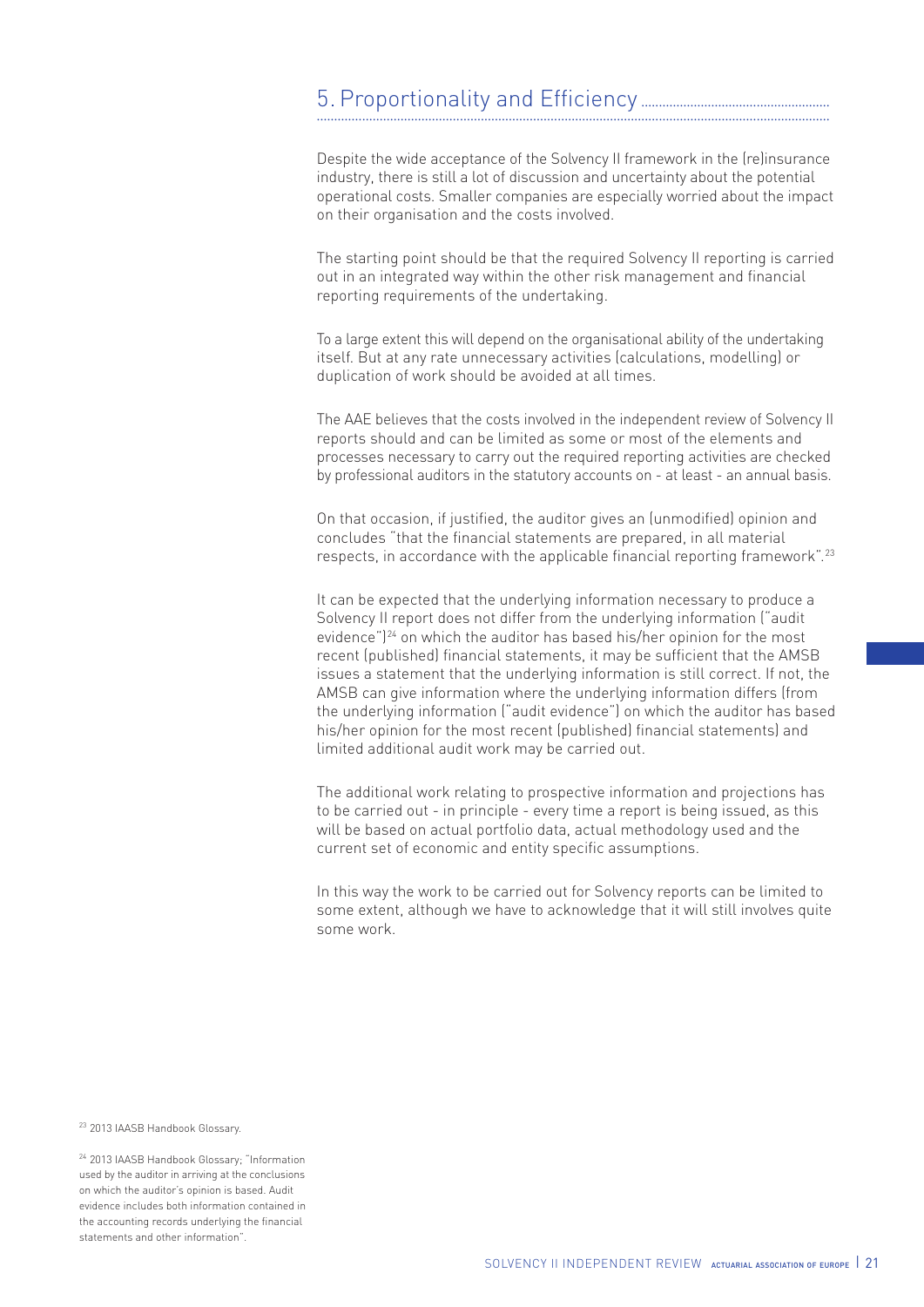#### 6. The Actuarial Profession in Europe....................................... ...................................................................................................................................................

The actuarial profession is governed by high quality standards of qualification, practice, code of conduct and discipline. For further reference see also Annex 2.

Based on the Vision, Value and Mission of the AAE the European actuaries feel responsibility for carrying out actuarial services of the highest quality, including direct services to employers, regulators, auditors and other principals and independent reviews in relation to work product of others. Within the framework of this paper they are especially interested in contributing to the goals of the Solvency II framework.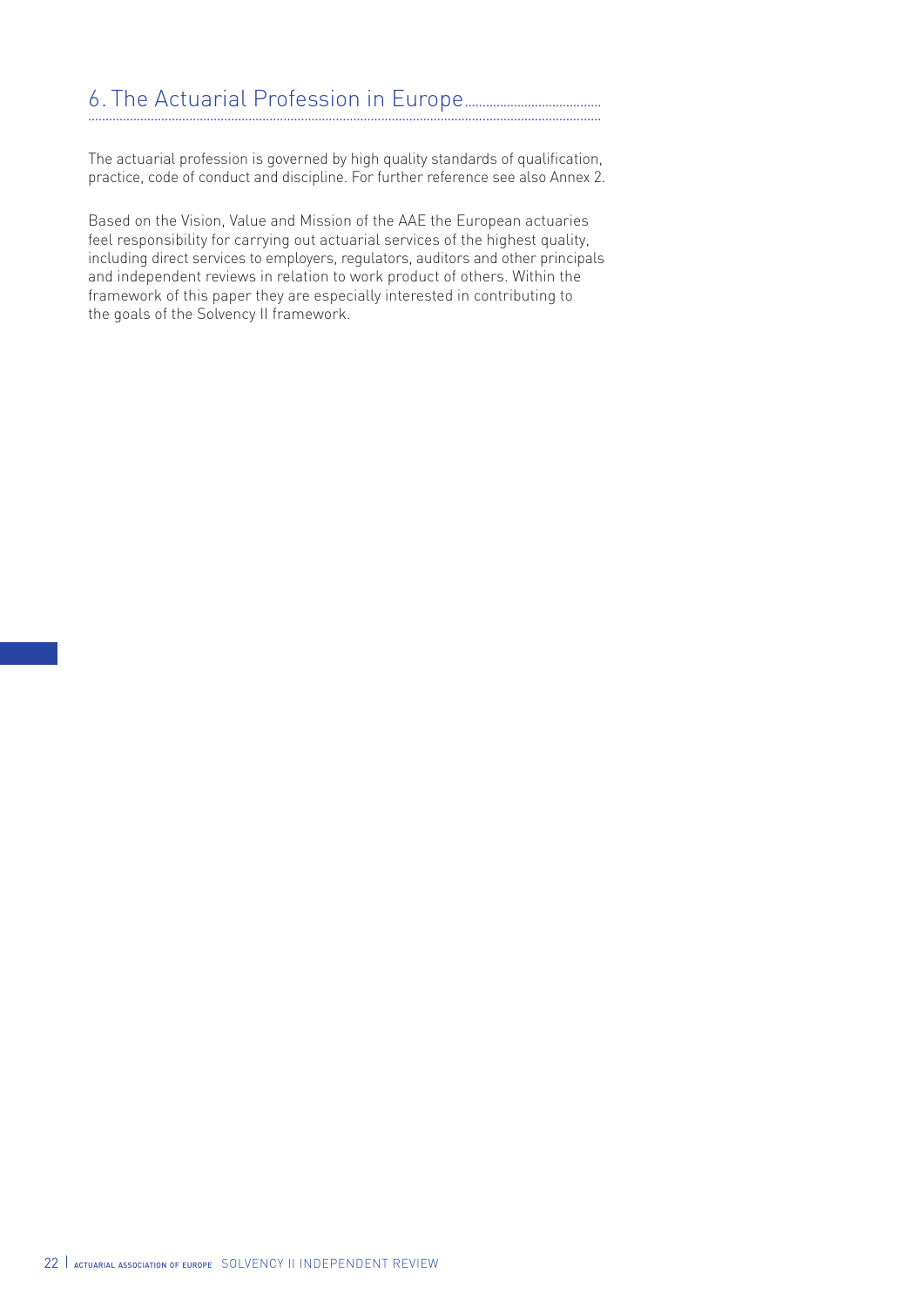# ANNEX 1 Reference

- ▶ SOLVENCY II DIRECTIVE 2009/138/EC
- **SOLVENCY ILLEVEL 2 REGULATION**
- ▶ "The use of Actuaries as Part of a Supervisory Model Guidance Paper", IAIS, Guidance Paper No. 7, October 2003
- ▶ "Issues Paper on the Roles of and Relationship between the Actuary and the External Auditor in the Preparation and Audit of Financial Reports", IAIS, October 2009
- ▶ IAASB 2013 Handbook, Vol I, Vol II, and Glossary
- ▶ "Solvency II: Raising the bar on Insurance Technical Expertise", AAE, December 2012
- ▶ "Why use an Actuary", AAE, December 2012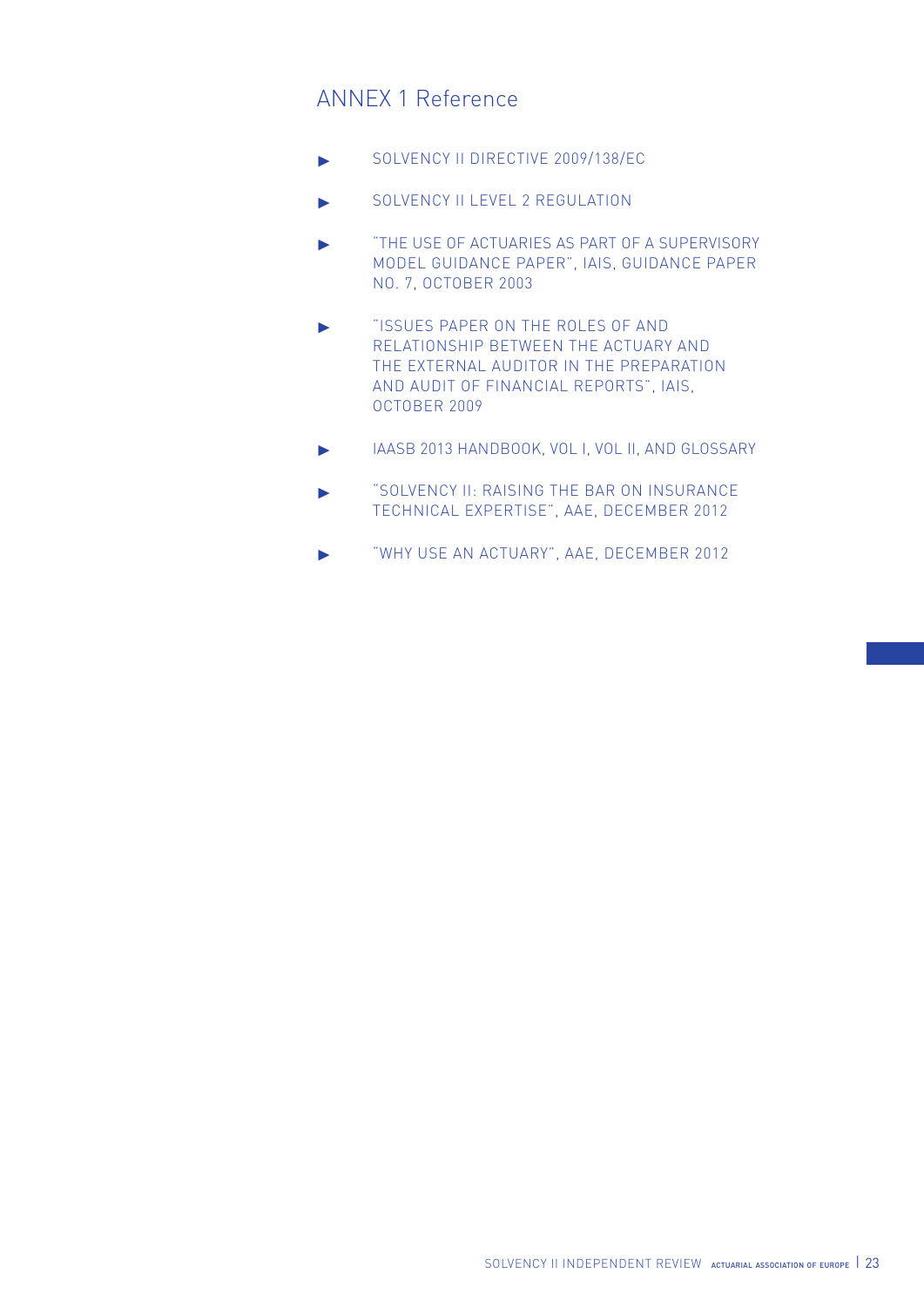# ANNEX 2 Actuarial Association of Europe (AAE)

The AAE was established in 1978 to bring together the actuarial associations in the European Union to represent the actuarial profession in discussion with the European Union institutions on existing and proposed EU legislation which has an impact on the profession. The AAE also now provides a forum for discussion amongst all actuarial associations throughout Europe. The AAE currently has thirty-seven member associations in thirty-five European countries, representing about 20,000 actuaries. Advice and comments provided by the AAE on behalf of the European actuarial profession are totally independent of industry interests.

#### vision

The vision of the AAE is for the actuarial profession in Europe to be, and to be recognised as being, the leading quantitative professional business advisers in financial services, in risk management and in the financing of social protection, contributing to the well-being of society, with European institutions recognising the valuable role that the AAE plays as a leading adviser on actuarial issues.

#### values

The AAE espouses the following values.

- concern for the public interest
- integrity
- independence
- collaboration and respect
- transparency and accountability
- professionalism

#### mission

To enhance the role of the AAE, on behalf of the actuarial profession in Europe, as an objective, independent, professional, leading adviser, contributor and spokesperson to European institutions and stakeholders on all matters of actuarial relevance, widely recognised and respected in this role, in pursuit of the public interest.

To create added value for the actuarial profession in Europe and to provide support by sharing, encouraging, facilitating and resourcing in order.

- to enhance the quality of actuarial work to the benefit of the public and the users of actuarial advice
- to promote professionalism
- to develop model standards and to encourage member associations to adopt
- to encourage advancement of actuarial education, research, science and practice
- to promote the role of the actuarial profession in protecting the consumer
- to promote a holistic role for actuaries as business advisers and influencers as well as technical experts
- to provide opportunities for networking and encourage sharing of best practice across Europe
- to respect the principle of subsidiarity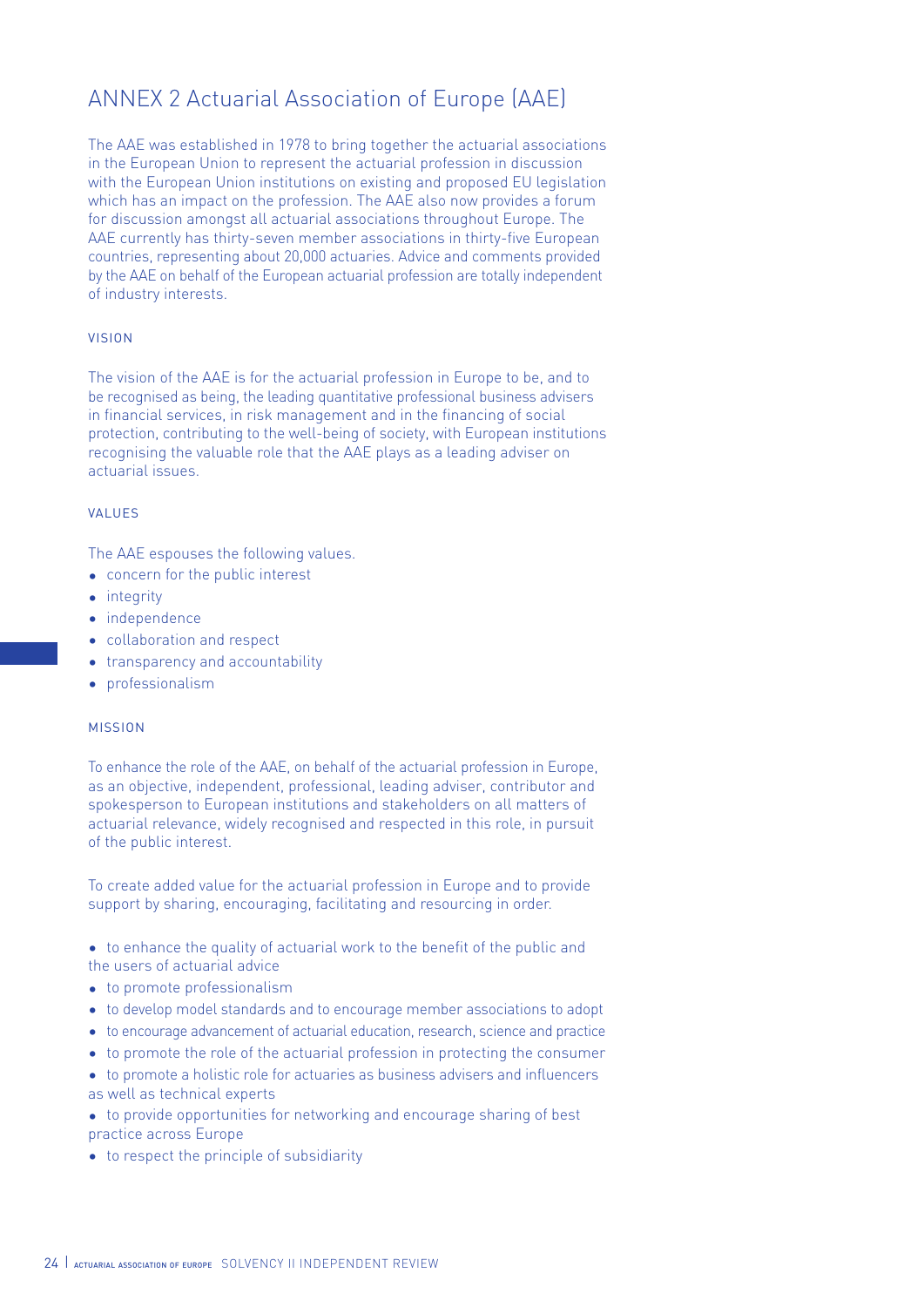#### **MEMBERSHIP**

The Statutes of the AAE requires that full member associations

- must have a Code of Conduct that reflects at least the requirements of the AAE's Code of Professional Conduct, and comply with minimum education standards as set out in the AAE's Core Syllabus
- have to have a formal disciplinary process in place
- if standards of practice are recommended by the association an appropriate promulgation process must be in place